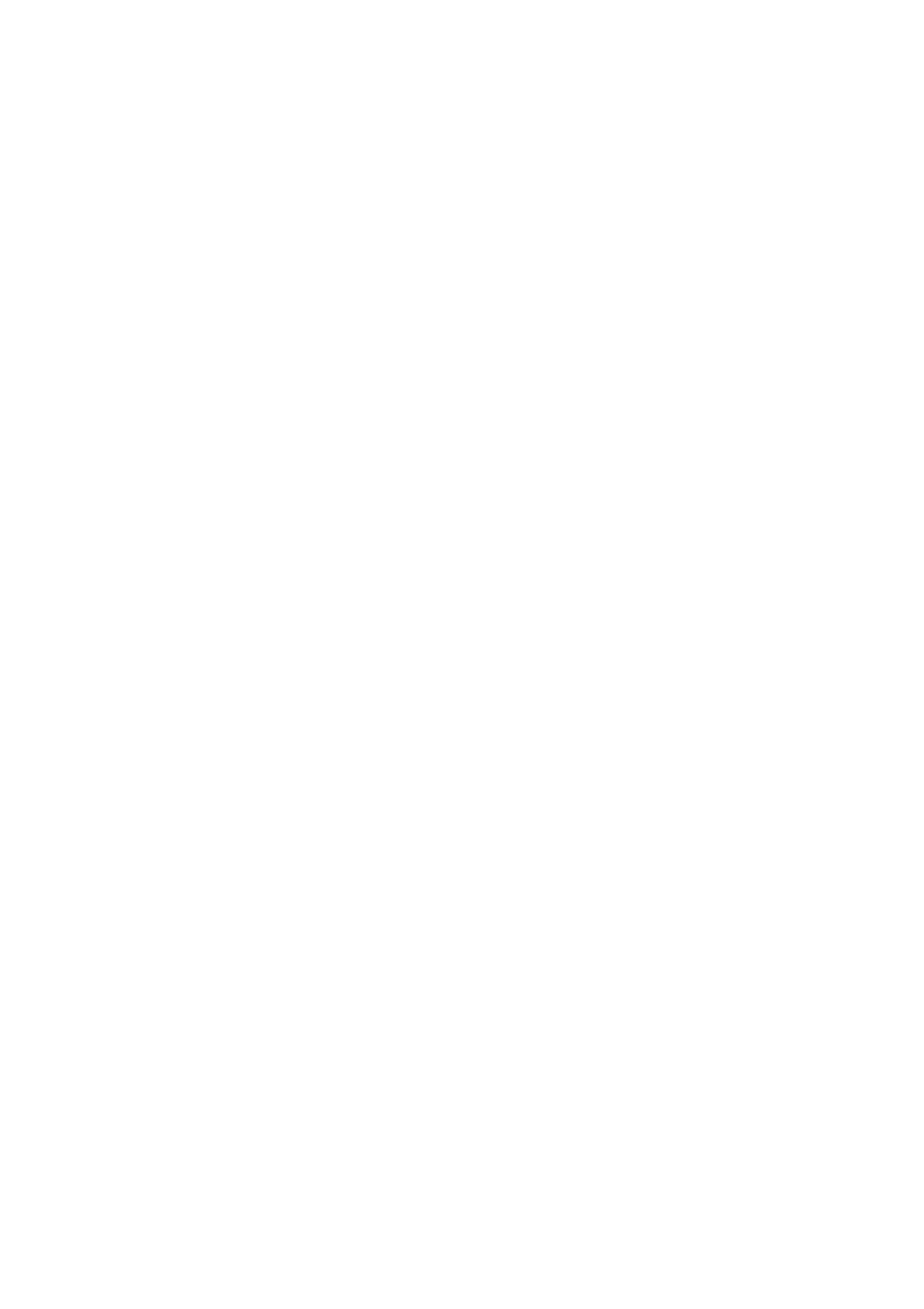*END-Papers* are published by the Bertrand Russell Peace Foundation as part of the *European Nuclear Disarmament* project, which also produces the monthly *END Info* newsletter.

Bertrand Russell Peace Foundation Ltd. 5 Churchill Park Nottingham NG4 2HF

email: tomunterrainer@russfound.org

www.russfound.org www.spokesmanbooks.com

## $E \cup R$

*END Info* is a monthly newsletter produced by the Bertrand Russell Peace Foundation covering disarmament, nuclear threats and anti-nuclear campaigns from a European perspective . . .

# EN INFO



For more information or to subscribe, contact: tomunterrainer@russfound.org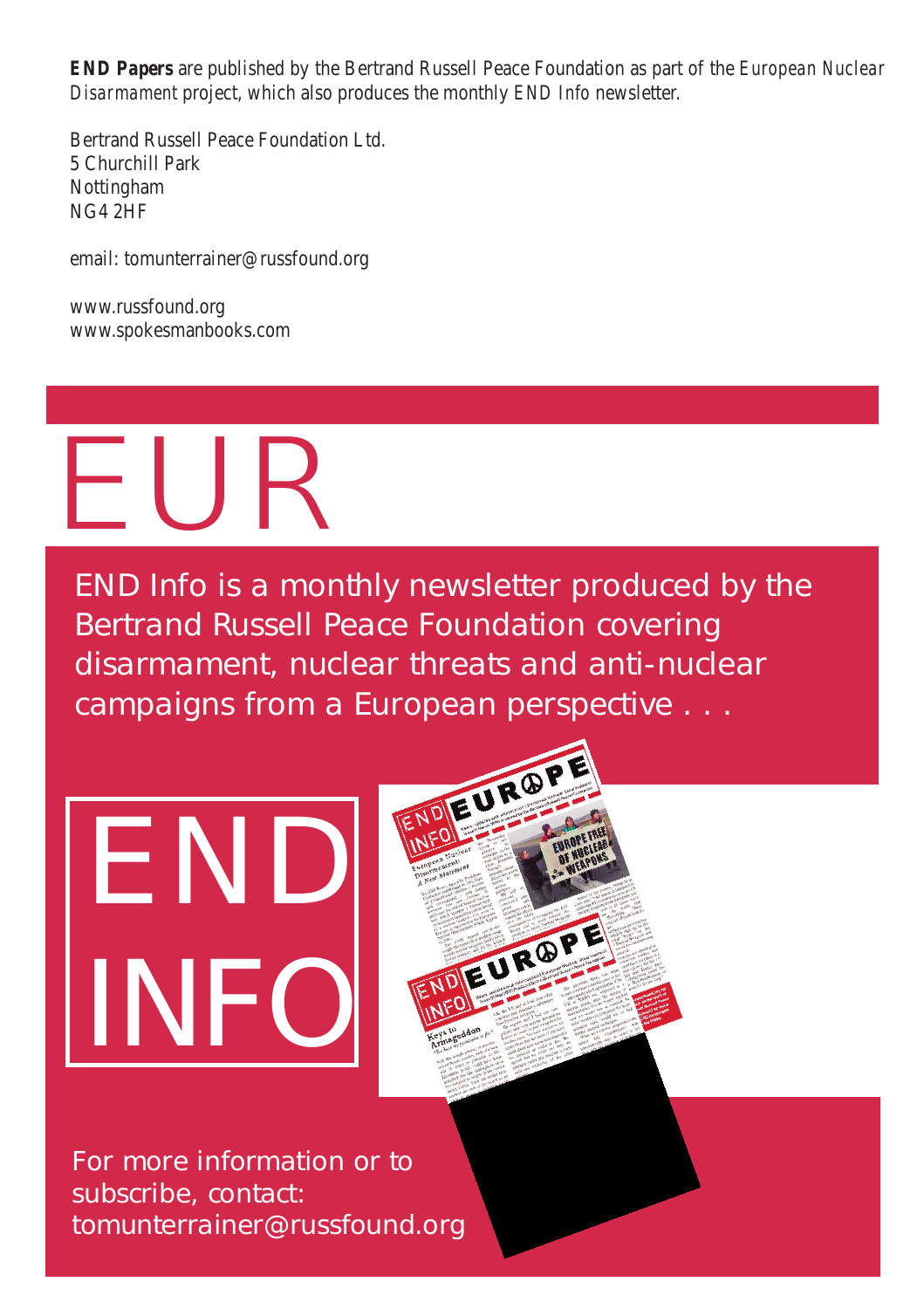### **After the INF Treaty.** *What next?*

*Joachim Wernicke*

#### *Prepared for the International Meeting:* **Nuclear Security in Europe after Collapse of the INF Treaty**

*Brussels, Belgium, September 14th, 2019.*

*Dr.Ing. Joachim Wernicke lives in Berlin. He is a physicist interested in renewable energy and military technology. In opposition to the stationing of US nuclear weapons in the Federal Republic of Germany during the 1980s, he began critical research into Western military and economic policies. Dr. Wernicke prepared the German translation of Commander Robert Green's* Security without Nuclear Deterrence*, which is now available (see back).*

#### **Looking back: the NATO 'DoubleTrack Decision' of 1979**

By 1976 the Soviet Union had developed and deployed a new type of land-based mobile intermediate-range ballistic missile called *SS20* in the West. Such missiles are called *ballistic*, from the ancient Greek word for *throw*, because after a short rocket-propelled launch phase they continue their flight without further propulsion on a curve-shaped flight path as if they had been thrown like a stone. The range of  $SS-20$  was about  $5,000$  km, insufficient to reach mainland USA, SS-20 was a solid-fueled rocket based on the 2 main stages of a 3-stage intercontinental ballistic missile (ICBM) called SS-16, the first Soviet ICBM with solid propellant and deployment not in geographically fixed underground silos but mobile on road vehicles, increasing their survivability under attack. Thus the  $SS-20$  was a byproduct of the modernization of Soviet ICBMs. It was a heavy device, heavier than the technically comparable US ICBM *Minuteman*. The standard payload of the SS20 were 3 independently targeted thermonuclear warheads, each with about 150 kiloton yield, twelve times the explosive energy of the atom bomb which in 1945 had destroyed the Japanese city of Hiroshima. About 600 SS-20 missiles had been deployed.

In 1979 NATO argued: the SS-20 are unacceptably endangering Western Europe. Therefore in order to restore the balance NATO from 1983 on will deploy a similar number of new land-based US nuclear missiles, namely 108 ballistic *Pershing-2* missiles with 1850 km range and 464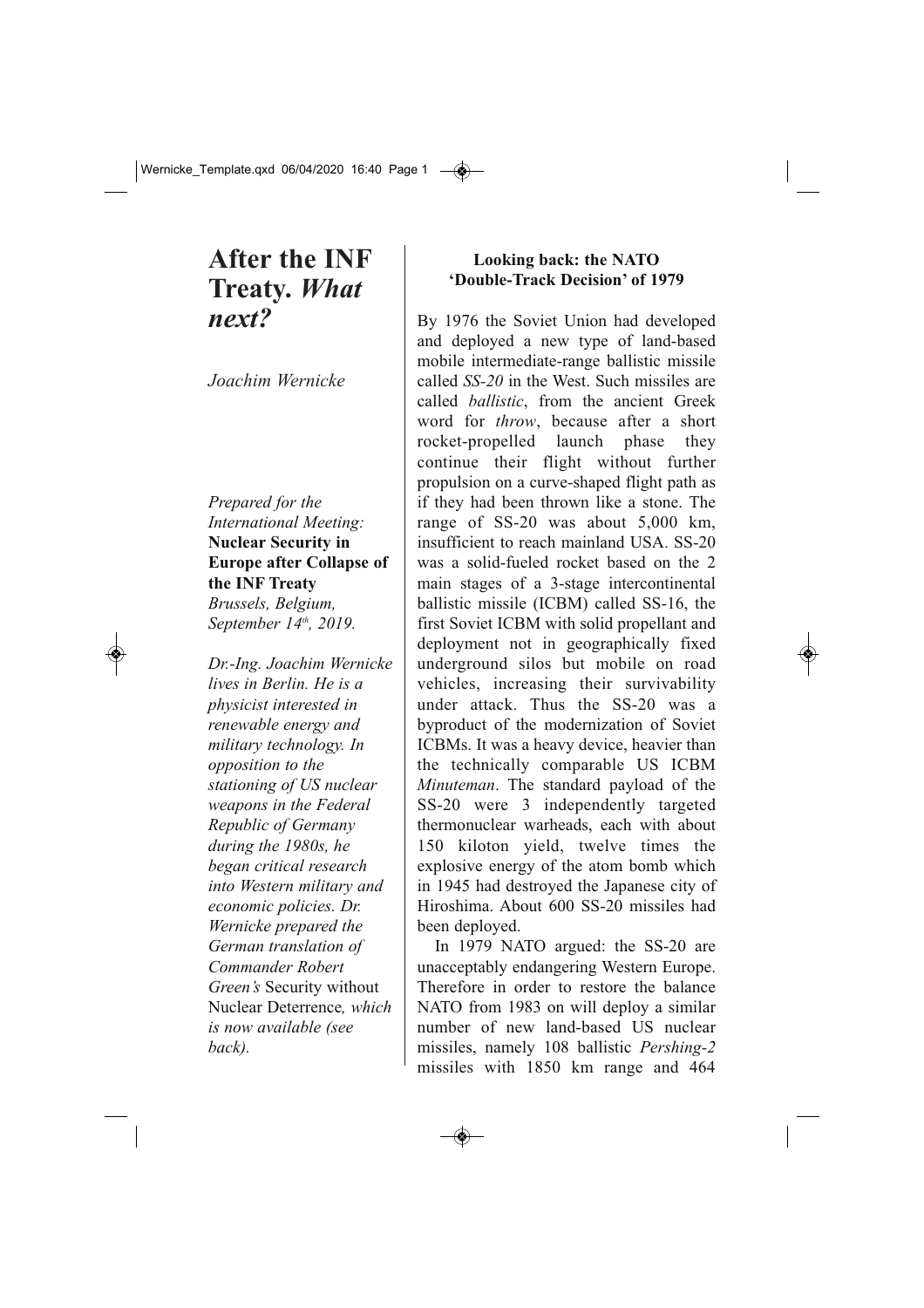*Tomahawk* cruise missiles with 2500 km range, each with one warhead. The Pershing-2 would be deployed in West Germany only, the Tomahawk in West Germany, Great Britain, Belgium and Italy. In the meantime NATO would negotiate with the Soviet Union to scrap the SS-20 in exchange for renouncing the deployment of Pershing-2 and Tomahawk. NATO called this the *DoubleTrack Decision*.

These negotiations occurred. But they failed, and the deployment of the new US missiles started in 1983, against widespread public resistance in Western Europe and the USA.

#### **Why SS-20?**

In the 1970s the Soviet Union had about 5.000 nuclear warheads on ICBMs which could reach the US mainland, but of course could just as well reach any point in Western Europe. It was a vast overkill capacity. So the question remains: why deploy  $SS-20$  and about  $1,800$  additional warheads against Western Europe?

An official Soviet reasoning is not known. It has to be derived from what is known about Soviet war planning at that time. Immediately after the end of the Cold War, from 1991 to 1994, US Air Force General Lee Butler was the leader of the US Strategic Air Command (SAC), which from 1992 on combined with the US ballistic missile submarine forces to form the US Strategic Command (STRATCOM), which then was led by Butler. During that time he had met his Soviet military counterpart, General Igor Sergeyev, and discussed military strategies with him. Retired from his military service, Lee Butler reported in 2015:

"How is it that we subscribed to a deterrence strategy that required near-perfect understanding of an enemy from whom we were deeply alienated and largely isolated? How could we pretend to understand the motivations and intentions of a Soviet leadership, absent any substantive personal association? Why did we imagine a nation that had survived successive invasions and mind-numbing losses would accede to a strategy premised on fear of nuclear war? Little wonder that intentions and motives were consistently misread. While we clung to the notion that nuclear war could reliably deterred, Soviet leaders became convinced that such a war might be thrust upon them and, if so, it must not be lost. Driven by fear, they took Herculanean measures to fight and survive no matter the odds or the cost."1

In an interview in 2015 Butler had made clear what that meant in detail: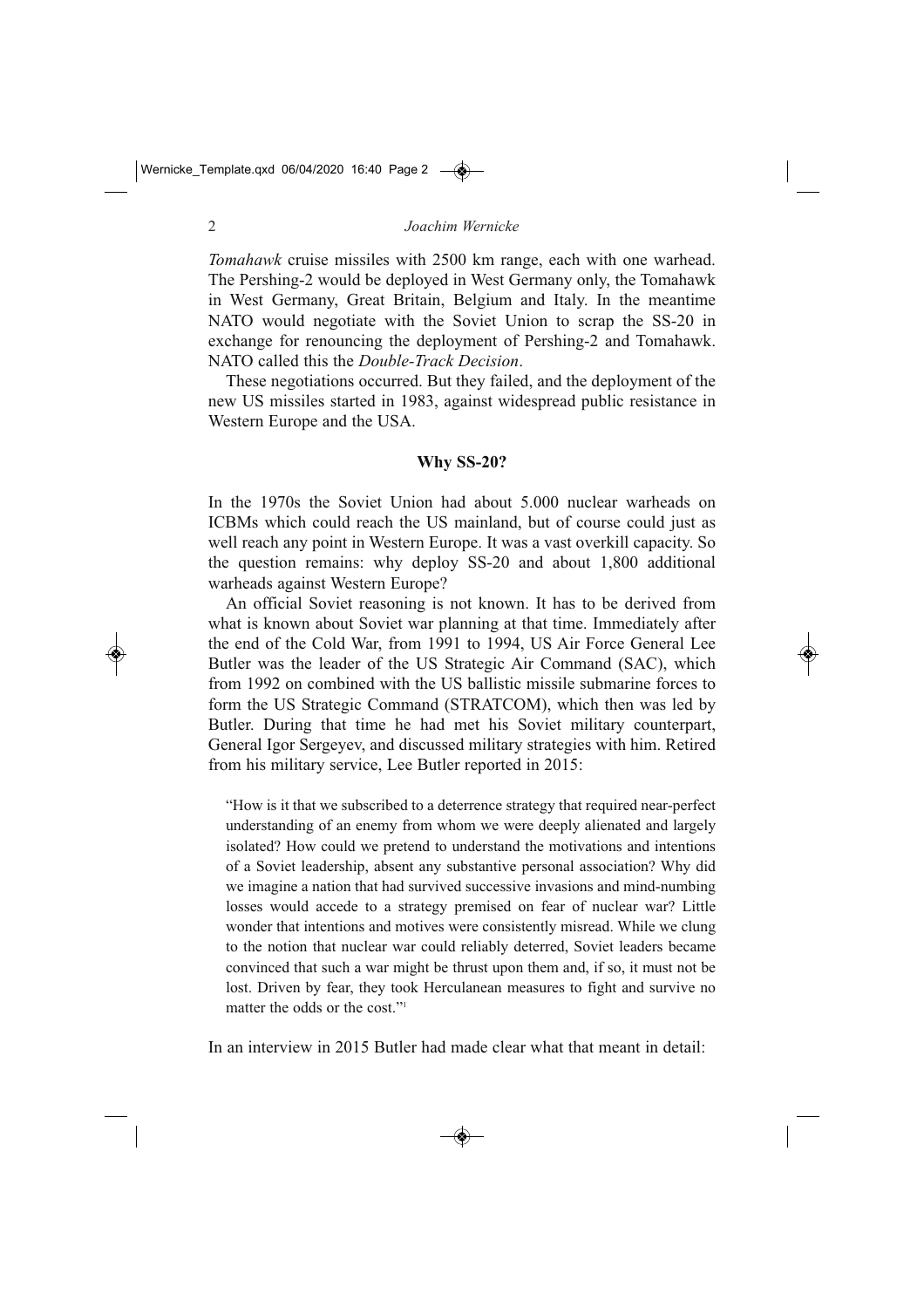"This is one of the frailties of deterrence: the Soviets never bought into that sort of philosophy. For them, one warhead on the motherland, and that was it. If they should lose their leadership in an initial attack, they made provisions for the forces to be launched [by various lesser officials or military officers]."2

Thus the Soviets never believed in NATO's *nuclear deterrence* or *flexible response* strategies. One US warhead on the Soviet motherland, and that would be the trigger for the full Soviet counterattack against the US territory.

This view is indeed confirmed by the information which historians after 1990 collected about the Soviet strategy. A fictional scenario from the 1960s and 70s had been verified by German military historians to be realistic.3

The NATO defense line goes through the middle of West Germany: In the North along the Weser river, in the South along the Lech river. The cities of Hamburg, Hannover and Munich remain undefended. It is not reported what the trigger for the following events would have been, but: a few dozen Soviet nuclear missiles are fired from Czechoslovakia and East Germany which destroy the military structure in West Germany, thus command centers, airfields, barracks and supply storages. Some 30 000 Warsaw Pact tanks and motor vehicles are on the move westward. The troops are forced through the contaminated area. Due to the shielding effect of the vehicles, radiation sickness effects start slowly and do not prevent activity of the soldiers in the first days. Parachute troops take bridges and the remains of military centers. Within 6 days West Germany is conquered. On the  $9<sup>th</sup>$  day Soviet troops stand at the coast of the English channel.

France from 1966 on was *de facto* neutral as it had thrown US forces and NATO headquarters out of the country and had stepped out of NATO's military integration. So West Germany, Belgium and the Netherlands – all with US military installations – were the areas of interest for the Soviet invasion. How Great Britain would have been involved, has not been reported. This Soviet attack would have driven the US out of Western Europe, at the cost of at least the total destruction of West Germany. It is not reported if this would have been necessarily accompanied by a large Soviet attack on the US mainland.

Anyway, the SS-20 missiles deployed on Soviet territory fitted into this thinking of the mid 1970s. As the Soviets replaced their old liquidpropellant ICBMs by new ones with solid propellants which are more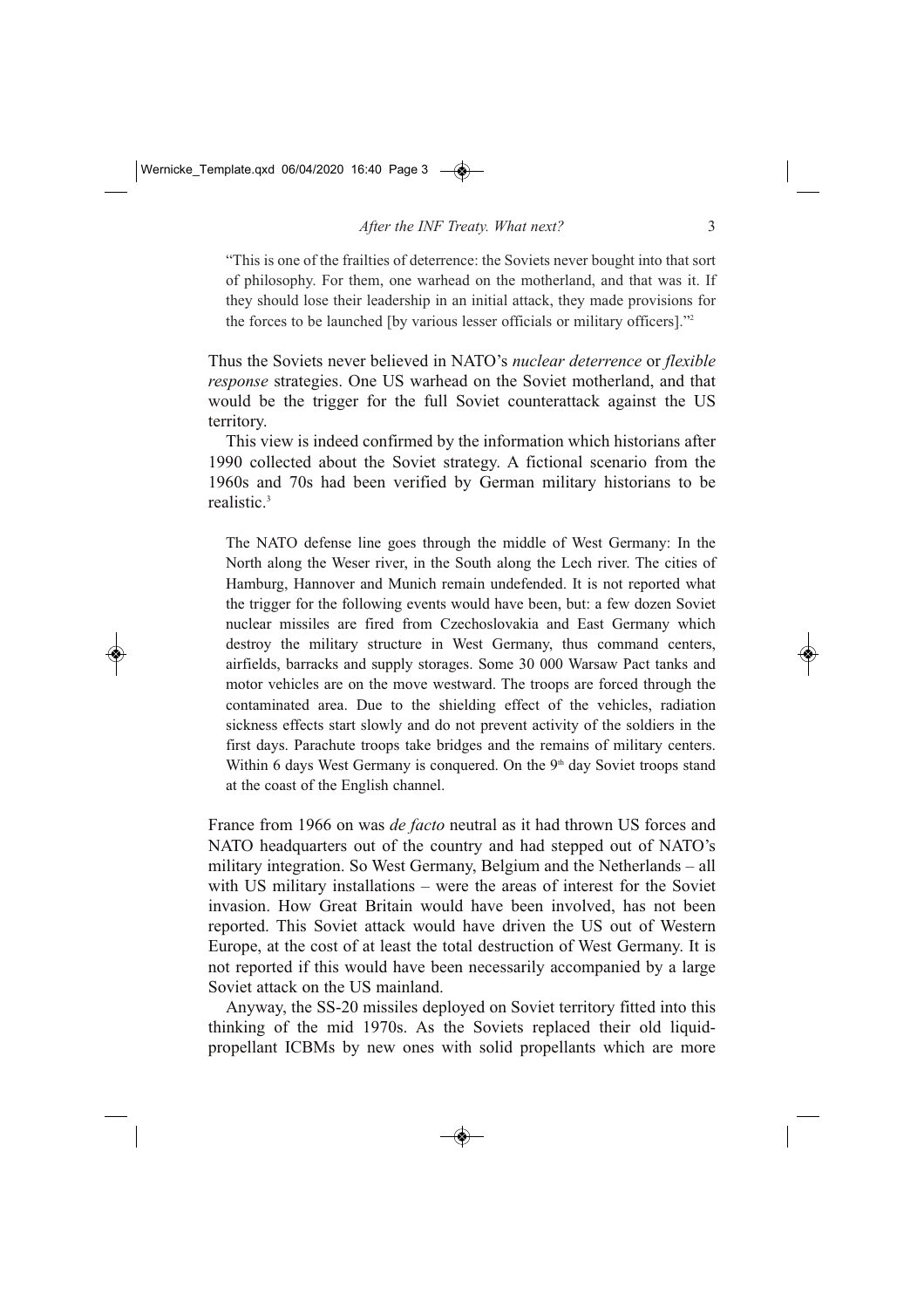easily manageable, by combining new propulsion modules they obtained SS-20 as a byproduct. In order to hit the relevant NATO targets in Western Europe the Soviets would no longer need to fire nuclear missiles from Warsaw Pact countries which were known as politically unreliable and would perhaps resist by a revolt of the population.

Back to the initial question: why instead of the SS-20s not use some of the immense number of Soviet ICBM warheads against targets in Western Europe? This is not officially known. One plausible looking reason is the following: respect for the US ICBM early warning system, in order to mark the SS-20 flight paths being obviously *different from ICBM flight paths and flight directions*, to give the clear and early de-alarming signature: these missiles are *not* targeted on the US mainland. Therefore it was essential for the Soviet military *not* to use any ICBMs against Western Europe.

However, the SS-20's warhead re-entry vehicles were targeted and released sequentially from the main missile during the mid-course flight phase at space altitude. The released warheads then went on ballistic flight paths towards their targets, without guidance maneuvers. Thus the hit accuracy was low, in the hundreds of meters, sufficient to destroy large areas by air blasts, but not sufficient to *reliably* destroy underground command bunkers. To destroy such a target with sufficient reliability multiple SS-20 hits would be needed, explaining the relatively large number of missiles and warheads.

#### **Why Pershing-2 and Tomahawk?**

The same argument as for the SS-20 is valid for the new NATO missiles: why didn't the US use their excessive amount of warheads on ICBMs and submarine-launched ballistic missiles for the purposes for which Pershing-2 and Tomahawk allegedly were intended, to balance the SS-20s? Technically this would have been possible.

This question becomes irrelevant, however, in view of the fact that Pershing-2 and Tomahawk gave the US military a *fundamentally new ability*: due to their precision target guidance both systems achieved hit accuracies in the order of tens of meters with earth-penetrating warheads, thus allowing them to target and *reliably* destroy deep underground command bunkers for the first time. Various proud press declarations by the NATO commander-in-chief, US General Rogers, in 1983 had confirmed this fact.

Pershing-2 was a two-stage ballistic rocket with automatic radar target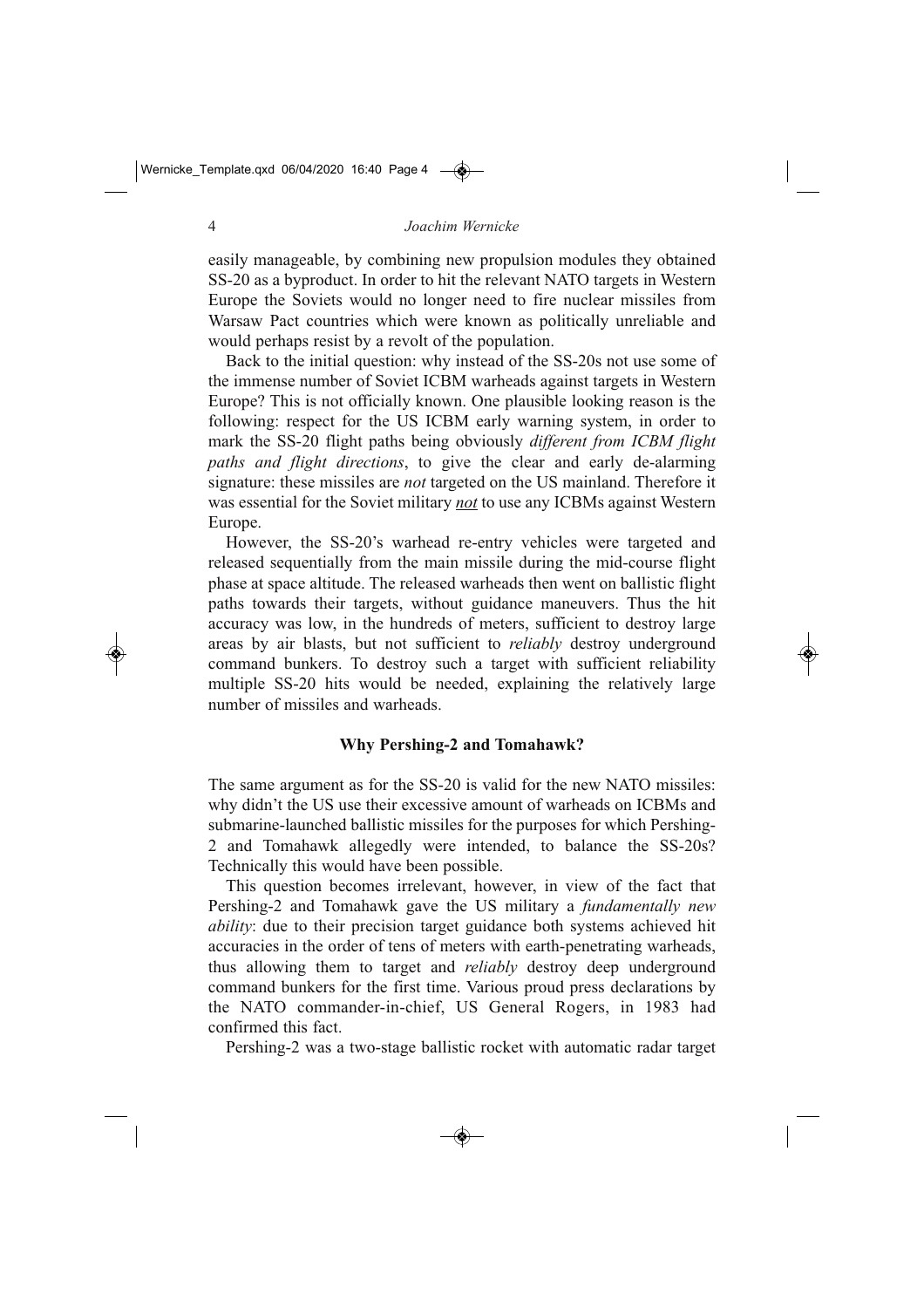guidance. It worked by radar image comparison with a stored radar image of the target area. This equipment was relatively heavy weight and of a large size. But no other ballistic missile in the world had that hit accuracy at that time. The flight time over the maximum range was about 10 minutes. There was no defense against such an incoming maneuvering missile at about 12 times the speed of sound.

Tomahawk, still operational today in the sea-based version, is a winged cruise missile, in other words a jet-propelled drone traveling at the subsonic speed of a commercial airliner – about  $800 \text{ km/h}$  – and thus requiring about 3 hours to travel its maximum range. The missile flies at low altitude, typically some ten meters above ground, below radar detection. So it was in the  $1980s$  – and still is – difficult to defend against such cruise missiles. The navigation and target guidance was obtained by radar measurement of the ground terrain elevation and permanently comparing this pattern along the flight path with a pre-stored threedimensional terrain elevation model.

In the 1980s the term *decapitation strike* spread through western military publications: in case of war it is more important to destroy instantly the command structure of the enemy than his weapons and troops. In the case of the Soviet Union it was known that there were nearly 100 underground command bunker targets, all located in the greater Moscow region, some of them a few hundred meters deep. Using two missiles per target – in case one of the two should fail – you would be able to perform an efficient decapitation strike with about 200 missiles.

However you have to be fast, faster than the attacked party can react. Here Pershing-2 deployed in West Germany was an innovation too: the flight time of an ICBM from the US mainland to the Moscow region, by the laws of physics, is about 30 minutes, of a submarine-launched ballistic missile launched from the deepwater Atlantic about 20 minutes, of a Pershing-2 launched from West German soil about 10 minutes.

Within 30 minutes a certain assessment of the situation and an appropriate reaction might be possible by swiftly evaluating electronic sensor data on missile warning. At only 20 minutes missile flight time this becomes most difficult or even impossible. But at 10 minutes flight time, including the time needed for missile detection and flight path analysis, any prudent assessment and decision about an adequate reaction is illusionary. This meant that *only* the Pershing-2 missiles were suitable for a decapitation strike. The Tomahawks were unsuitable, due to their long travel time and because of the risk that missiles might malfunction, crash *en route* and thus give an advance warning to the victim of the attack.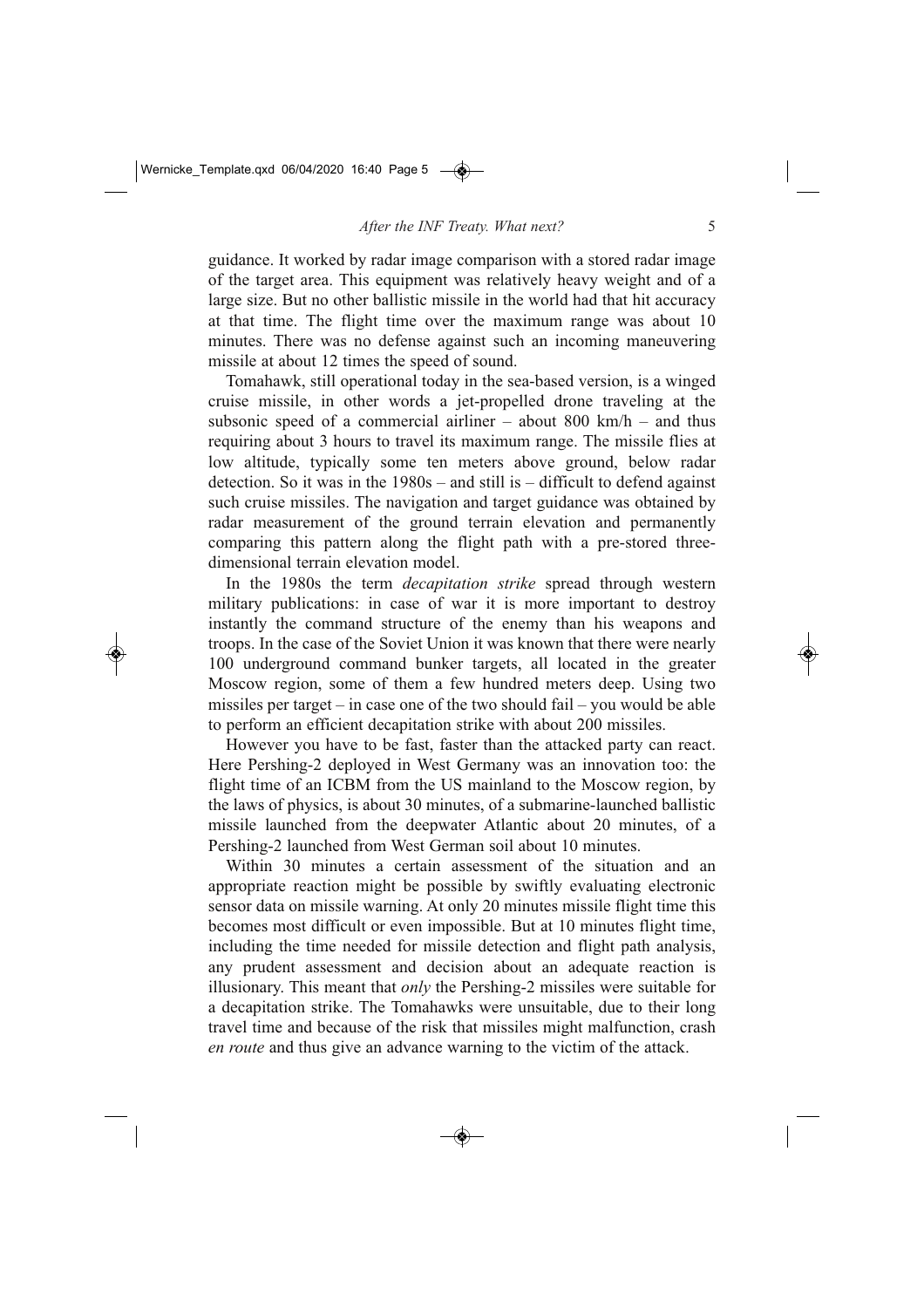That the Soviets took the danger of a decapitation strike very serious can be seen from their preparation of an automated ICBM launch system called *Dead Hand*, also *Perimeter*. This system of Second Strike against the US would be activated by the first nuclear detonation on Moscow and the breakdown of the communications between the leadership and the military – a real *Doomsday Machine*.

Even assuming that the officially reported range of 1000 nautical miles  $(1850 \text{ km})$  for Pershing-2 is true data, the missile would be able to reach the greater Moscow area from West Germany. The Soviet side assumed a greater range of the missile. The NATO-official number of Pershing-2 missiles deployed was 108. However it was known that the procurement demand at the US Congress had been in excess of 300 missiles. Finally according to the INF treaty, 234 Pershing-2 missiles were waiting to be scrapped. So the officially given number of 108 was far from the truth. NATO had lied to the public.

The next surprise: the Pershing-2 were based in West Germany at three locations in the South-West of the country where the predecessors *Redstone* (1958-64) and *Pershing-1* and *Pershing-1a* respectively (1964-83) had been based. These missiles have therfore been based exclusively on West German territory. For the firing positions they were driven on special vehicles via public roads and motorways into open positions in West German woods. So they could have easily been attacked after the beginning of a war. The missiles lay on their wheeled erector-launchers without any side wall protection, so any such missile could have be blasted on the ground by a private sniper rifle from hundreds of meters distance, by the bullet impact igniting the explosive rocket propellant. Even spontaneous self-ignition of the rocket propellant could happen; this was experienced at an accident on the Pershing-2 base at Heilbronn in 1986, leaving 3 soldiers dead and 16 injured. So obviously these missiles were never suitable for a *reaction after* a Soviet attack. They were suitable only for a US First Strike: *use them or lose them*. The same applied for the Tomahawk firing units. The larger numbers of these missiles could be used after the Pershing-2 First Strike for destroying less time-critical targets in the Soviet Union.

So the conclusion: Pershing-2 and Tomahawk had nothing to do with the SS-20. They were a new category of First-Strike-only weapons to destroy the Soviet command structure. In return the Soviet Union never had and the Russians today don't have such a capability against the US, from geographic reasons alone: they lack military bases near the US mainland.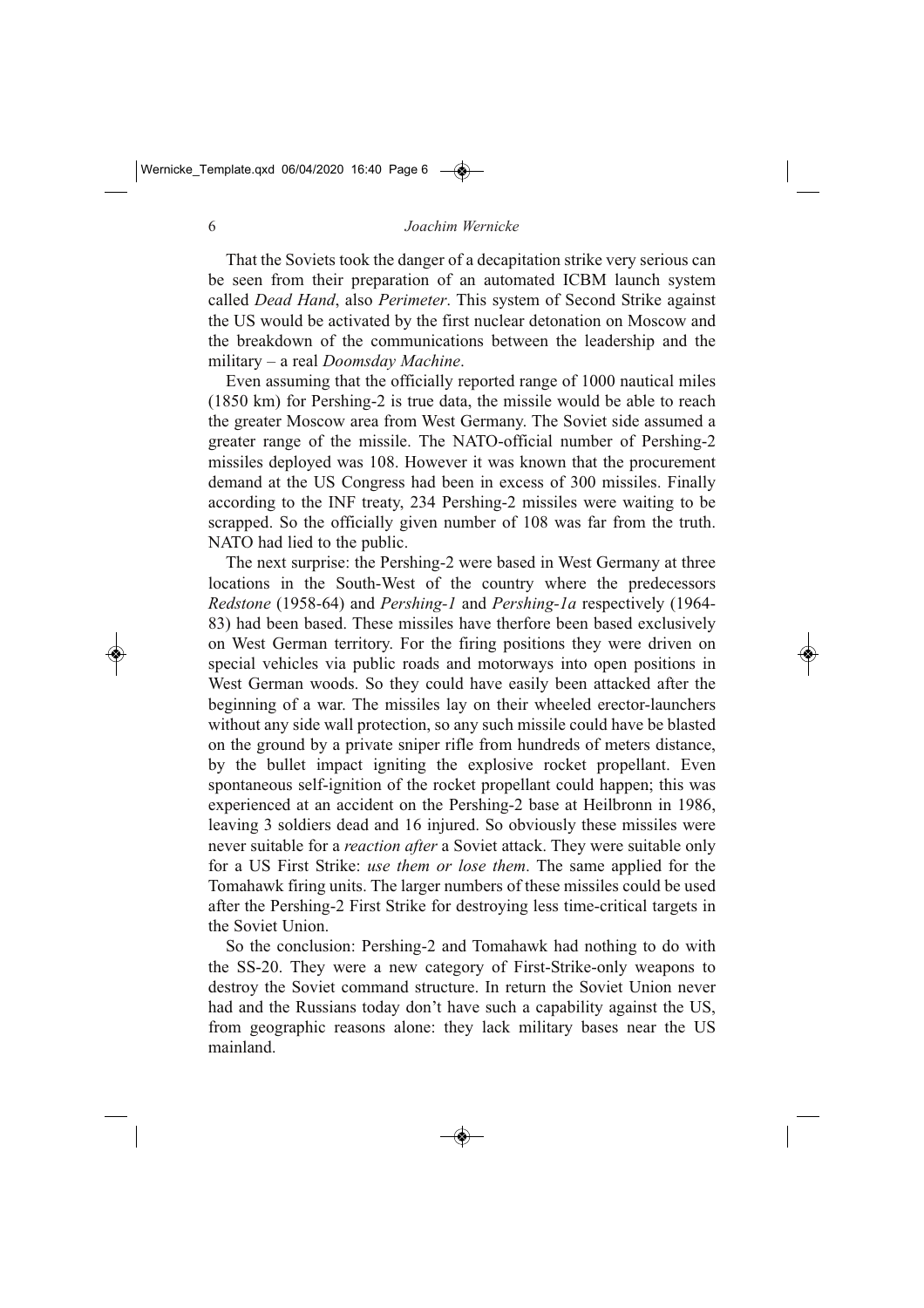The Soviet Union criticized the decapitation strike potential of Pershing-2. For instance Valentin Falin, Soviet Ambassador to West Germany at that time, declared in 1983:

"Here are now the Pershing-2 and there are the SS-20. ... A computer error would be enough. The US computers from 1978 until 1980 within only 20 months had 170 errors. Also with our computers something can go wrong. With the Pershing-2 only six to ten minutes away – do you think there will be a meeting of the Polit Bureau or a session of the Central Committee? The only possibility remaining to the other side is: Launching as long as the command centers are not yet destroyed."4

Was that an inadequate Soviet threat of a surprise nuclear attack against West Germany? Or was there a logic in Falin's words? As a consequence of the Pershing-2 deployment in West Germany the Soviets deployed about 100 mobile nuclear SS-23 short-range missiles in East Germany and Czechoslovakia.

These missiles obviously were targeted at the Pershing-2 missiles and other nuclear weapon sites in West Germany, with about 5 minutes flight time. This acute duel situation with the full risk on the West German population could have been triggered by an alleged or real technical malfunction or human error. The West German government in tune with the main media kept this danger secret from its citizens but it was leaked by the non-government peace movement into parts of the public.

#### **The INF Treaty and its End**

In 1987 US President Ronald Reagan and Soviet leader Michail Gorbachev agreed on the Intermediate-range Nuclear Forces treaty (INF treaty) which banned all US and Soviet land-based missiles with ranges from 500 to 5500 km – nuclear or conventional – including their launchers. Even the missile launchers themselves – without missiles – were banned. The missiles and their launchers were destroyed under mutual verification. Apparently as a gesture of goodwill Gorbachev included the SS-23 missiles into the dismantling plan of the treaty even though their range according to Soviet claims was less than 500 km.

The INF treaty brought security for Western Europe and for the Soviet Union. The security of the US remained unchanged by this process.

Why did Gorbachev take this step in 1987? A year earlier he had proposed to US President Reagan to commonly dismantle nuclear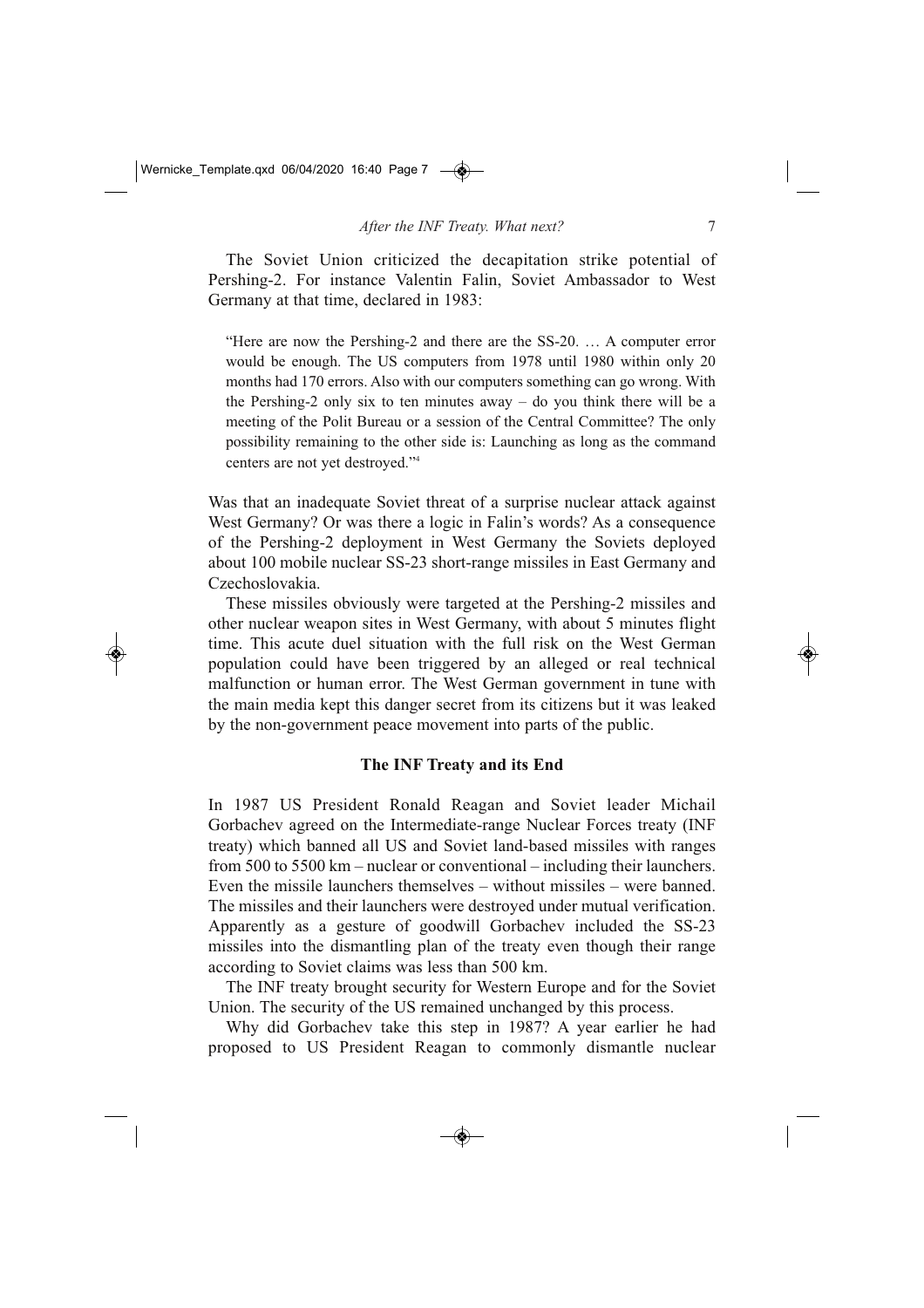weapons within 10 years'. Reagan refused. So to start nuclear disarmament with these land-based INF missiles might have been a motive for Gorbachev. But one of his priorities presumably was to remove the physical possibility of a US decapitation strike, which was achieved by the INF treaty for about three decades, until recently.

In 2016 the US opened for operation a ballistic missile defense system, *Aegis Ashore* in Romania, allegedly against missiles from Iran – which, although Iran has staged missile tests, are no threat to Europe. The US base in Romania is thought to be supplied with anti-aircraft/anti-missile rockets SM-3 (*Standard Missile 3*), 1.5 ton in weight and 7 meters long. However, Tomahawk cruise missiles can be also be launched from the vertical launchers type Mk-41, having about the same weight and dimensions as SM-3. The launcher system in Romania is the structurally original equipment of the *Aegis* destroyers and cruisers of the US Navy, in this special case installed at a position on land. Thereby it violates the INF treaty, even without missiles in its launch tubes. The Russians complained about that violation of the treaty. NATO and all its member state governments ignored this complaint.

Even before, in  $2010/11$ , the US had tested intermediate-range missiles Minotaur IV, with 3000 kg payload over 5000 km downrange<sup>5</sup>, a violation of the INF treaty which remained widely unnoticed and unchallenged.

About at the same time the US government complained that Russia had developed and deployed a land-based cruise missile *SSC-8* (Russian designation *9M729*) with a range larger than 500 km. The Russians confirmed the existence of the missile but denied the claim of treaty violation: the range would be less than 500 km. But the Trump government stuck with its claim. So the situation called for a neutral investigation. In January 2019 in Moscow the Russians presented to the international press something which they claimed would be the missile system SSC-8. But the neutral range check of the hardware didn't happen, and the European governments failed to press for it.

Around 1990 cruise missiles with satellite-based precision guidance (instead of terrain map correlation) became state of the art. Since then the US military in their various wars fired more than 2000 Tomahawk missiles with a standard 500kg conventional high explosive warhead and a range of about 2000 km. This warhead is, in its destructive power, comparable to the *blockbuster* bombs dropped on German cities in the Second World War. Thus these missiles, fired from naval ships by the Aegis system, became one of the main weapon systems in the US wars. A Tomahawk is able to hit and destroy on its full range a certain individual building by its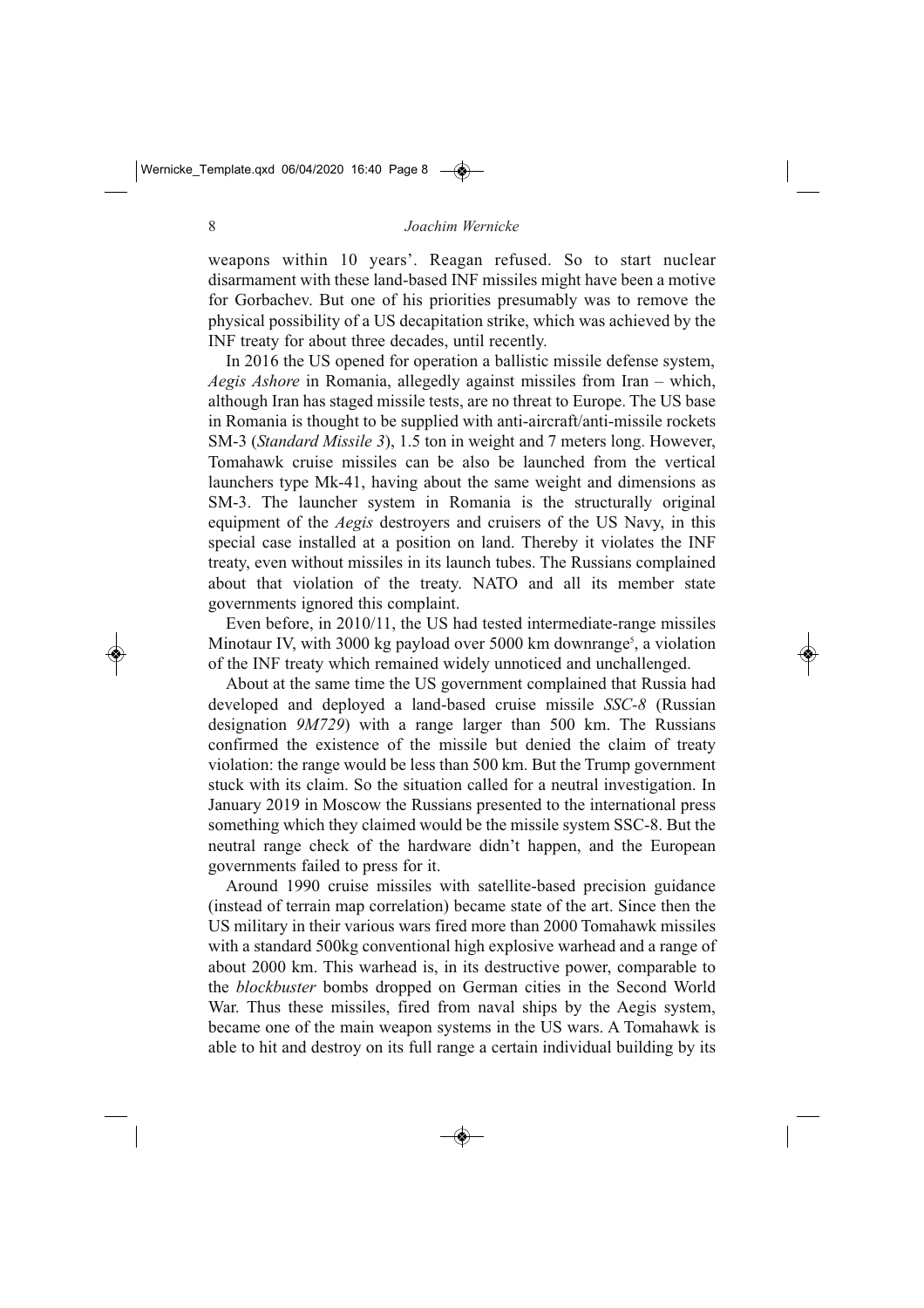pre-programmed geographic coordinates. One shot – one hit, regardless what distance, an entirely new long-range artillery capability. This fact has an important consequence: there is no longer any military role for nuclear weapons – with one exception: the destruction of deep underground bunkers for which the conventional 500 kg charge is far too weak.

Russia also has cruise missiles with ranges greater than 500 km, that can be fired from ships. This was not a violation of the INF treaty which only refers to land-based missiles. Such Russian missiles fired from the Caspian Sea were used in 2015 to hit targets in Syria, at a 1500 km distance.

The existence of these Russian sea-borne long-range cruise missile doesn't necessarily mean that the range of SSC-8 is greater than 500 km, as the US clain. The range of a missile depends on its military purpose. If the missile is supposed to be used as an army battlefield weapon to carry a certain large load of high explosive with pinpoint accuracy into a ground target in the war front area, for instance a bridge, then a 500 km range might be more than sufficient for any tactical and operational purposes. Generally the range of a missile depends on its payload. In the case of a cruise missile, by exchanging payload weight for fuel weight the range can be modified within technical limits.

NATO kept echoing the US claim that SSC-8 violates the INF treaty even though this claim was never checkable verified. The NATO member state governments failed to find out the truth about the range of the missile by national activities of their own. This is surprising because it was the key question about the future of the INF Treaty, which did not concern the security of the US but strongly concerns the security of Western Europe.

In February 2019 Trump unilaterally canceled the INF treaty. The Russians followed a few days later with their cancellation. Perhaps they feel free now to copy the performance of their large continental direct neighbors like China, India and Pakistan which were not inhibited by the INF treaty and *all* possess land-based intermediate-range ballistic nuclear missiles in their arsenals. And they are free now to produce land-based intermediate-range missiles with which, in a crisis, they can destroy the time-critical US installations in Germany within about five minutes flight time from their (in 1945) Soviet-annexed former German Eastern Prussia enclave (area Königsberg–Kaliningrad)

#### **Why did Trump cancel the INF Treaty?**

Land-based intermediate-range missiles in Europe are technically not able to reach the US mainland. Even though NATO leaders talk about an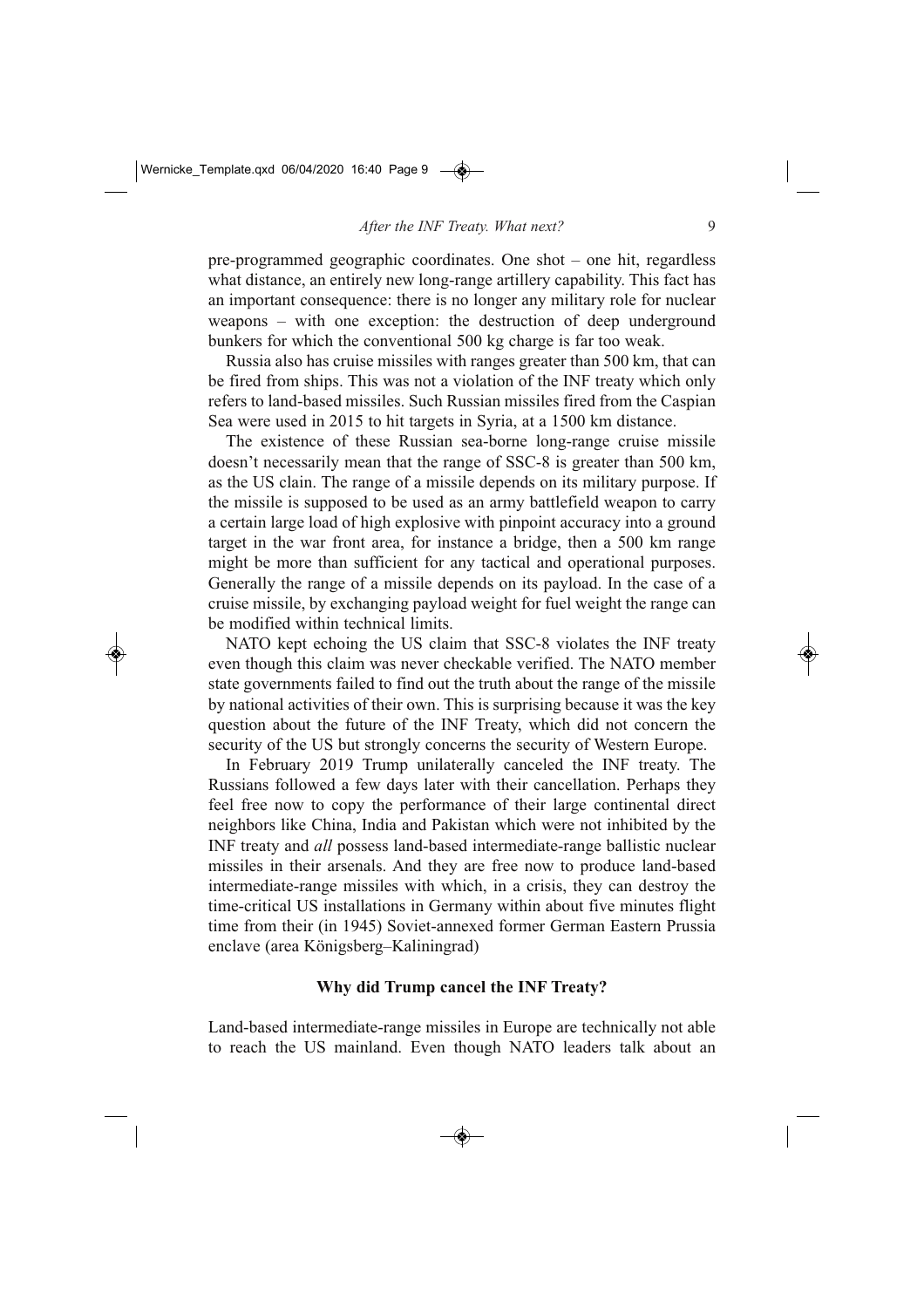allegedly necessary countermeasure against SSC-8, European governments have already made clear that they would not accept new land-based US missiles on their territory. So such missiles will not become a new business case for the US weapon industry as Pershing-2 and Tomahawk did in the 1983 period.

The question remains: what is Trump's intention with the canceling of the INF treaty? Official reasons are not known. Initial claims that it would be necessary to include threats by Chinese missiles not covered by the treaty have officially been denied by US military leaders<sup>6</sup>. So one has to make assumptions: does Trump want to launch a new nuclear arms race against Russia, delivering the payback for the corporations who have financed his election campaign? Does he want to trigger the Russians to deploy new nuclear missiles particularly against Western Europe, so he can claim a *Russian threat*, leading to prolonged US military presence in Europe and to additional government funds for US armament?

Present land-based Russian missiles *SS-26 Iskander-M*, with a range of less than 500 km, thus allowed under the INF treaty, would only reach from the Russian enclave Kaliningrad to the Berlin region, just into the Nuclear Weapons Free Zone of former East Germany where by the twoplus-four contract of 1990 no US military infrastructure is permitted. In order to reach the US command bunkers in West Germany the required range from the Kaliningrad enclave is in excess of 1000 km. This range could be covered by existing Russian cruise missiles launched from ships in the Baltic or North Sea or – after cancellation of the INF Treaty – also with such cruise missiles from ground positions at Kaliningrad.

However, the approximately two-hour flight time of these cruise missiles for an attack against US installations in Germany brings the risk of premature detection, for instance by a missile crash en route. The required promptness of attack is achievable only by ballistic missiles. It is not known what range the Iskander-M has with a light-weight *low yield* nuclear warhead instead of a heavy conventional high explosive warhead. However, 1000 kilometers doesn't appear impossible, at least by technical modifications on the Iskander-M missile or by a new kind of missile which the Russians doubtlessly are able to produce in short time, using existing propulsion and guidance modules.

Did Trump by canceling the INF Treaty want to open to Russia the *legal* possibility to attack the US command bunkers in Germany?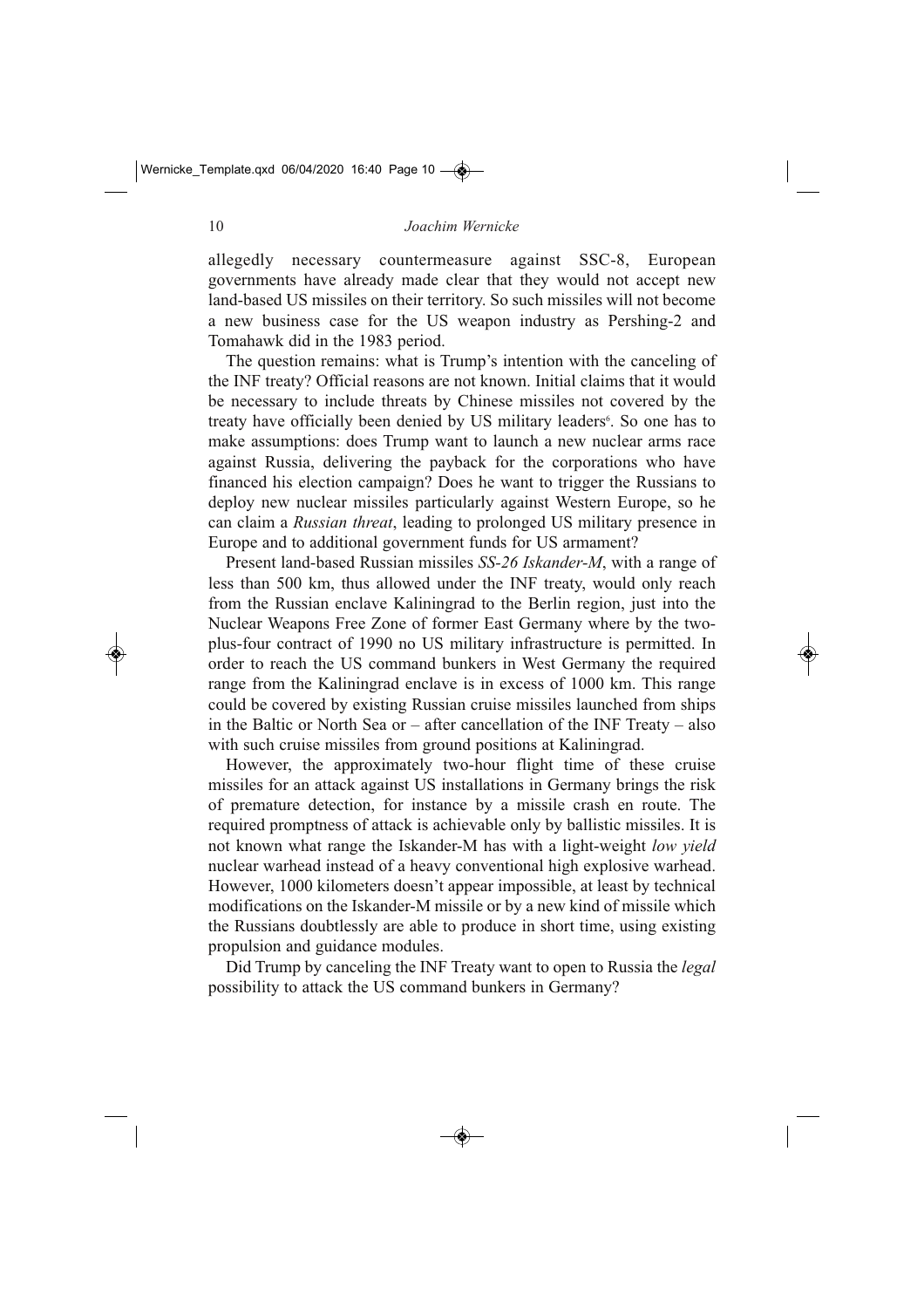#### **Trying to imagine the Viewpoint from the Russian Side**

Due to the insufficient communication between the NATO states and Russia there are no publicly accessible sources about the thinking in the Russian military today. But there are a lot of hints about what such a point of view could look like, based upon proven historical facts. Here a fictional 'thinking model' of a Russian military man from the Moscow region:

"*Our problem is the USA with its expansive economic system ruling the country. Its first attempt to bring my country under control of US corporations and banks happened in 1918/19, at the end of World War One. However, this military invasion failed due to the resistance of our forces.* 

*I see US presidents as often being puppets of the American militaryindustrial complex. They get into their positions by billion dollar payments from corporations for their election campaign, to manipulate public opinion via corrupted media, and subsequently, when in presidential office they have to deliver to those corporations. Is that democracy?*

*Our dictatorial leader Stalin had remained the same inhumane tyrant from 1927 to his death in 1953. So my country understandably in the 1930ies was seen by the Western states as a terrifying enemy. After the attack by the Nazi Wehrmacht on us in 1941 the US government switched its position toward us from a terrifying enemy to a welcome and needed ally in the war against Hitler. The goal in that war for us was to defend our homeland. The goal of the US, with Britain in tow, was merely economic. Neither Germany nor Italy nor Japan would have been able to do serious damage to the US mainland by attacking. Instead of opening of a Western land front in continental Europe, as announced from 1942, US airmen sat on the British island and, together with the Royal Air Force, restricted themselves to an air war against* Germany. They carpet-bombed civilians in the German cities, thus *committing war crimes, with maximum consumption of flying material and ammunition, without military effect at the front. So they left the front fighting against the Hitler army to us and sent us some armaments and supplies. But they delayed their promised ground invasion from the West until mid 1944 when the German army was weakened and on the retreat and our victorious front was swiftly moving westward. So they feared that we would achieve a German capitulation on our own and they would not obtain occupation zones and war reparations from a defeated*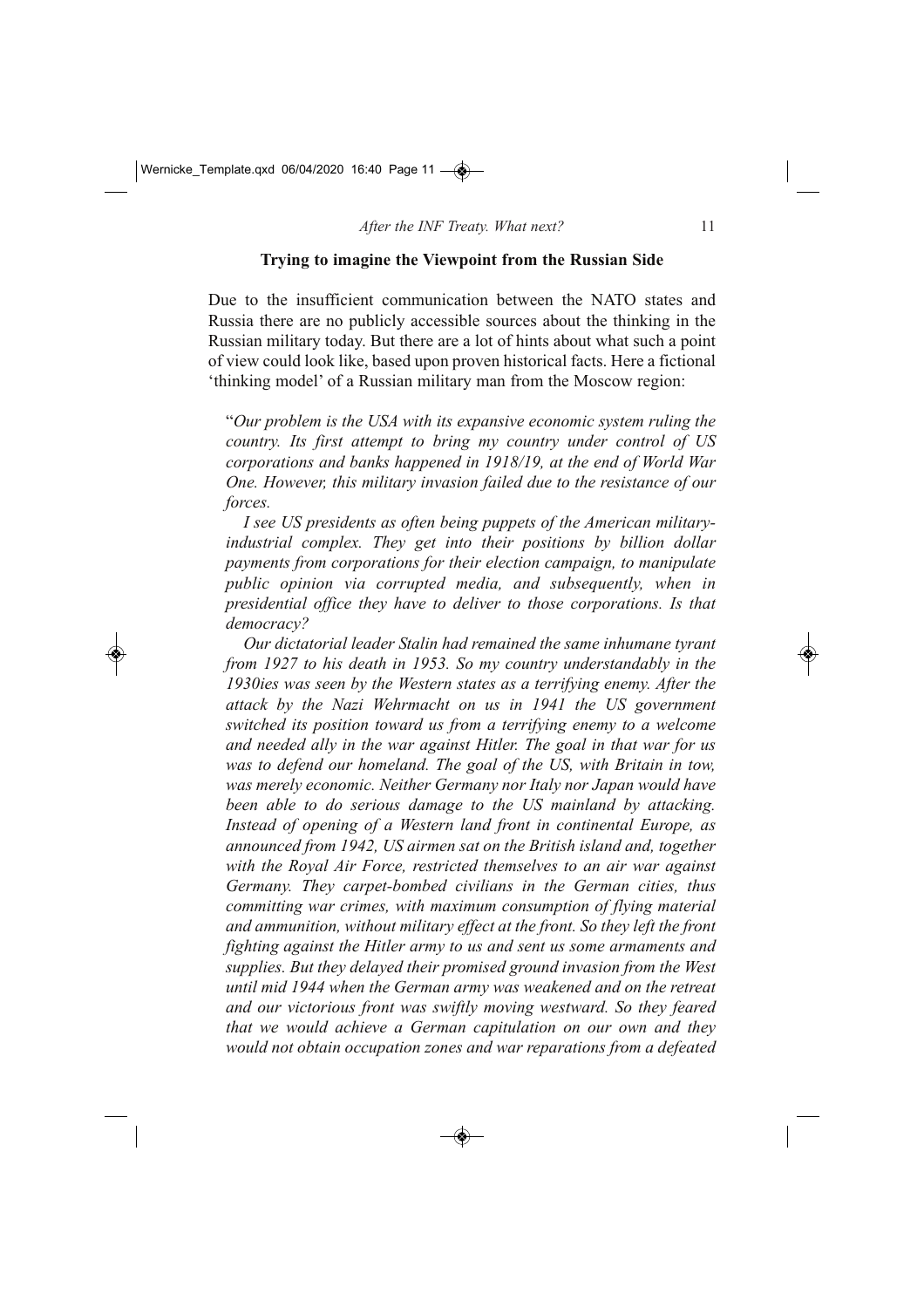*Germany.* 

*A similar thing happened in East Asia: Japan declared capitulation one week after our troops joined the war in August 1945 and made swift progress in Manchuria against the Japanese army. They had not surrendered because of the destruction of two more cities by nuclear bombs, after the US had carpet-bombed and fire-stormed more than 60 other Japanese cities, including Tokyo: all war crimes. But after the capitulation the US didn't allow us to join them as an occupation power of Japan. These two nuclear weapons were actually meant to be a signal against us, to teach us about the power of the new weapon on which the US had the worldwide monopoly for years to come.* 

*When the war was over in 1945 we had to mourn the largest number of casualties of any war party, and our wartorn country was in a very weak state, with the infrastructure destroyed. But the US government switched immediately back to hostile propaganda against us, as an allegedly almighty and infinitely evil power eager to conquer the world for communism, and which could only be contained by nuclear weapons.* 

*The US accused us of having evicted millions of Germans and occupied Eastern European countries, but they kept it a secret from their public that all these awful post-war arrangements had been agreed between Stalin and the British leader Churchill in 1944. Having seen the allpenetrating swarms of US heavy bombers against the German cities, Stalin thought he would need a safety strip of land in Eastern Europe for the potential defense against this danger.* 

*So starting in 1945, the US initiated the Cold War against us in order to obtain permanent military bases in Europe and Asia by which they over the years encircled us. Had they been encouraged by the initial military progress of Hitler's army against us to follow on his path with stronger means?*

*At the Potsdam Conference in 1945 the common military administration of Germany by four occupation powers, including France, had been agreed. From 1947 on the US with their followers Britain and France sabotaged this agreement by separating their occupation zones of Germany and like a surprise attack introducing a new currency, 'D-Mark', there, printed secretly in the US. Thus they caused the political and economic division of Germany and secured their permanent military presence in continental Europe, mainly in Germany, until today.* 

*In addition they didn't use their occupation forces for their original*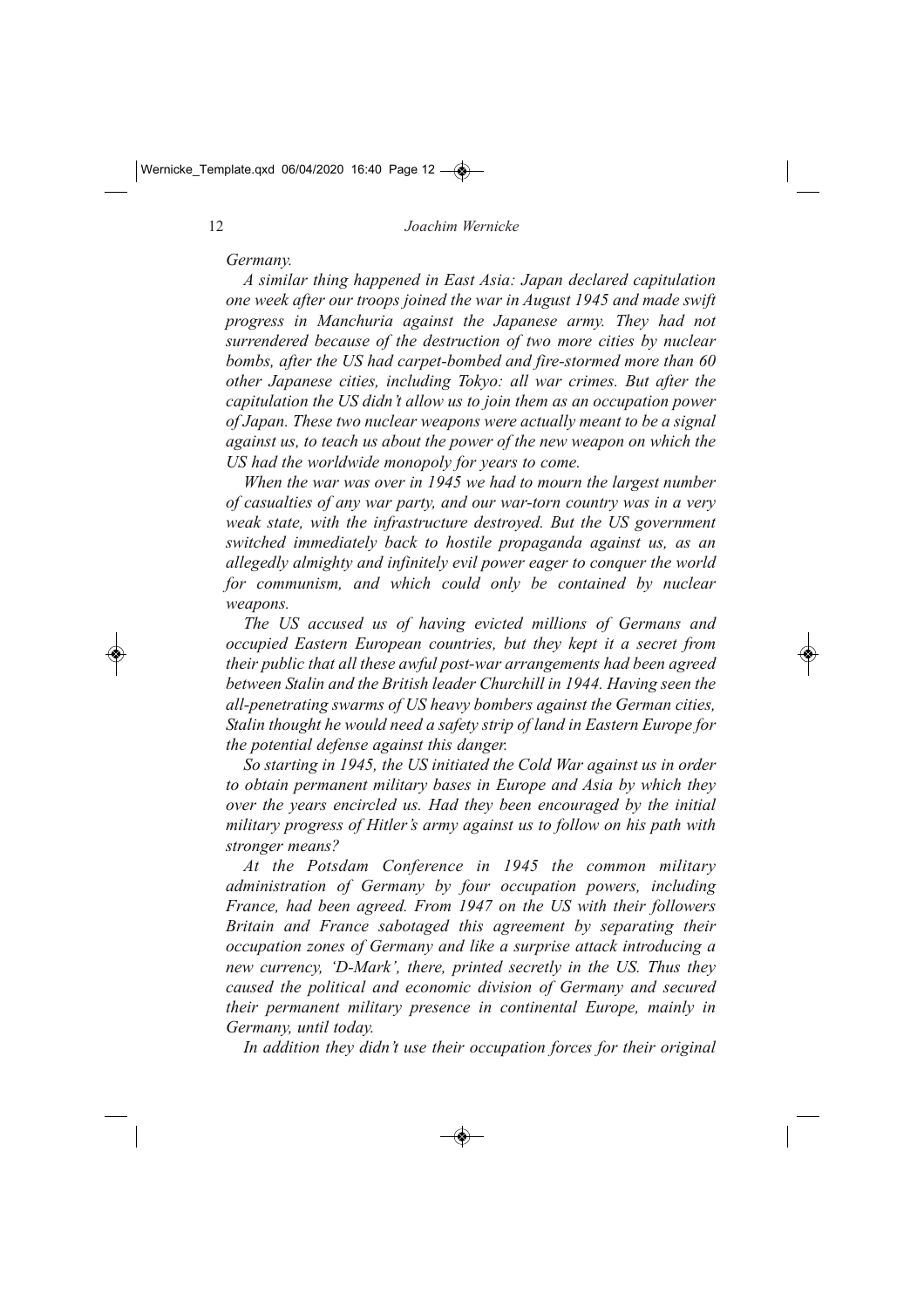*task to hold down any revival of Nazi power. Instead they started to prepare war against us, including nuclear weapons. We had never thought about war against our former ally USA. We hadn't threatened them. With our human losses and the war devastation of our country we wouldn't even be able – even if we had wanted – to seriously threaten the economically healthy US mainland, spared of any war damage. The US armaments industry had been inflated from 1941 by the war* deliveries to Britain and us and by a large build-up of US forces. But *even after the end of the war they kept this mechanism running instead of downscaling to pre-war levels. Since the traditional enemies Germany and Japan had been defeated, this giant armament business needed a new enemy. They took us for this new enemy, taking advantage of mistakes by our tyrannical and cruel government which we never had a chance to elect or to remove. By their Marshall Plan and military aid the US bought willing governments in Western Europe.*

*In 1949 the US intensified their war preparations in Europe by founding their military alliance NATO. They encircled us with airbases all over Western Europe and Asia and prepared for a nuclear First Strike against us. At that time we neither had nuclear weapons nor longrange bombers able to pose any relevant military threat against the US mainland.* 

*During the Cold War the US propaganda machine complained daily about the lack of freedom and justice for our people, which was in fact true. But at the same time they threatened our lives day and night with their bomber planes circling around our country. These planes were* armed with large-yield nuclear bombs and operated in alarm status *prepared to change their flight courses at any time toward our cities and kill and injure millions of our people. This danger was increased by new types of bomber planes and nuclear missiles that were targeted at us. How had our people harmed the American people to receive this fate?* 

*It is true that my country reacted in kind from around 1960, with our own nuclear missiles able to threaten the US mainland. But we only followed the steps the US had taken before us. It is not right, actually a crime, that we threaten the innocent American people and the people of the US allies in Europe and Asia in the same way the US military is threatening our innocent people. But how else can we keep the US* military-industrial power from attacking and murdering us?

*It is documented that by 1961 the US had prepared a nuclear First Strike on the landmass of our country and our East European satellite states – plus China which at that time was not involved in the conflict.*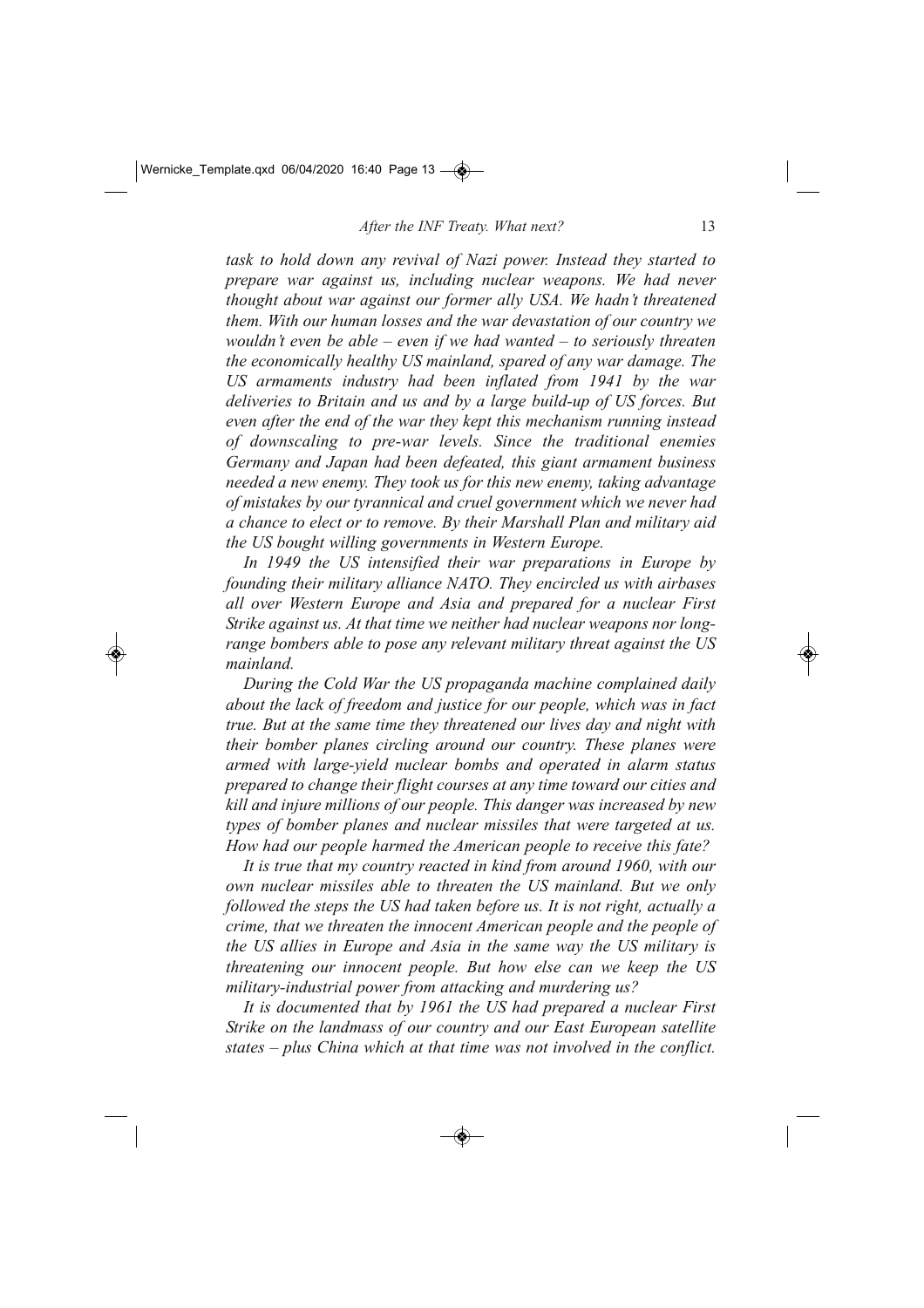*But the Chinese had a communist government too. This was sufficient for US business to come up with a comprehensive death sentence, not only for us but for the clueless people of China too. The US government expected its victory from this attack, and they had calculated the price of a total of 600 million (six hundred million!) dead in Europe and Asia – a hundred times the Nazi Holocaust7 . They didn't even calculate the fatalities by the radioactive fallout on neutral countries. Can you imagine thw fear that at least three generations in my country grew up with?*

*This historically unprecedented war crime of mass killing of hostages was the official strategy of the US government and still is today, called 'nuclear deterrence'. It is motivated by economic reasons only, namely highly paid government contracts to private armaments corporations to develop, manufacture and service the US nuclear forces. This crime would be committed by a government that claims to be democratic and Christian. We wonder why the citizens apparently do not have the power to change this fundamentally criminal system.* 

*After their nuclear 'victory' against us and our Chinese neighbor,* what would the US do with that continent-sized devastated and *contaminated area full of dead and dying people, animals and plants? They couldn't even enter this area with their troops for years or even decades because of high radiation dose rates and contamination even of the air filled with highly poisonous radioactive isotope particles. All this for "national defense" bills paid by the American people to armament corporations?*

*The large US-led wars in Korea (1950-53) and Vietnam (1964-75) were less about US victory than about consumption of US-manufactured weaponry and ammunition. Already at the beginning of these wars it was doubtless that the basically political conflicts in these countries could not be solved by military actions. But they were good sales for the armament industry: in the Vietnam war the US consumed more than twice the armament quantities used in the Second World War on all fronts taken together. The target areas for the US bombardments were mainly in South Vietnam which allegedly was to be defended but lost millions of its people by this 'defense'. The US lost this war.*

*In 1983 the US had for the first time organised their ability for a decapitation strike against our military command system, by its pinpoint-accuracy land-based nuclear Pershing-2 missiles deployed in West Germany and flying about 10 minutes to our command centers. This was absolutely unacceptable for us. So we had to deploy short-*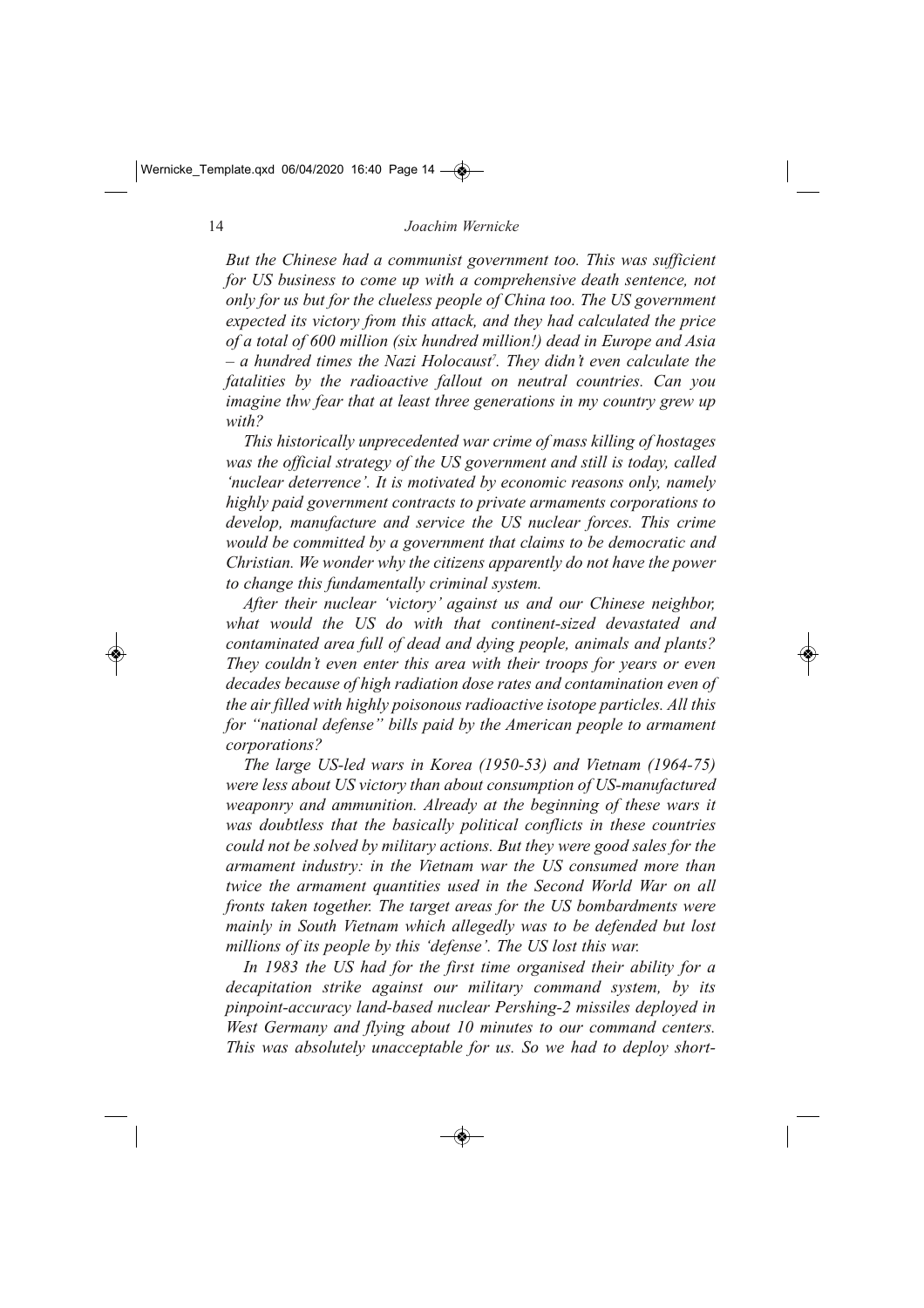*range nuclear missiles in East Germany and Czechoslovakia. These missiles with less than 5 minutes flight time were targeted on the US nuclear military structure in West Germany. In an acute crisis we would have been forced to fire these missiles before the US First Strike missiles could be launched against us. The victims of our pre-emptive attack would have been hundreds of thousands of West Germans. They were kept ignorant about this danger by their US puppet government – which had built for itself nuclear shelters in mountains near the West German capital of Bonn.*

*Fortunately in 1987 our leader Gorbachev succeeded with the INF Treaty to remove the danger of the US decapitation strike.* 

*Already in 1986 Gorbachev had offered to US President Reagan to step out of the nuclear arms race by controlled removal of all nuclear weapons on both sides within 10 years. Reagan rejected the proposal because he intended – or was forced by the economic powers behind him – to start expensive projects on defense against our missiles, his 'Star Wars' program. This was a demonstration that the USA are not ruled by their citizens but by corporations, against the vital interests of the people. It is a sad situation.*

*In 1989 the Cold War ended because we unilaterally stepped out from the East-West conflict and the arms race. It had weakened our economy too much. From one day to the next both military alliances had become obsolete, both our Warsaw Pact and the USled NATO. The geographically natural solution of the new situation would have been a cooperative allEuropean peace system, for instance in the framework of OSCE.*

*But in early 1990 the US government, with complicity by the West-*German govern-ment tricked Gorbachev to accept the membership of *the re-united Germany in NATO and of US military bases in Germany;* in exchange he got hollow promises and West German money<sup>8</sup>. *Gorbachev could have told the Americans: 'We leave Germany when You leave'. Unfortunately for us and for the Germans he didn't do that. He was stupid enough to trust these businessmen and thus allowed the present – 2019 – disaster situation to develop. This is why Gorbachev is not popular in my country today. The German government never apologized for this fraud.* 

So the all-European peace solution was sabotaged by the US and *West German governments. The US didn't see the end of the Cold War as the release from a nightmare but as a victory over us, the defeated*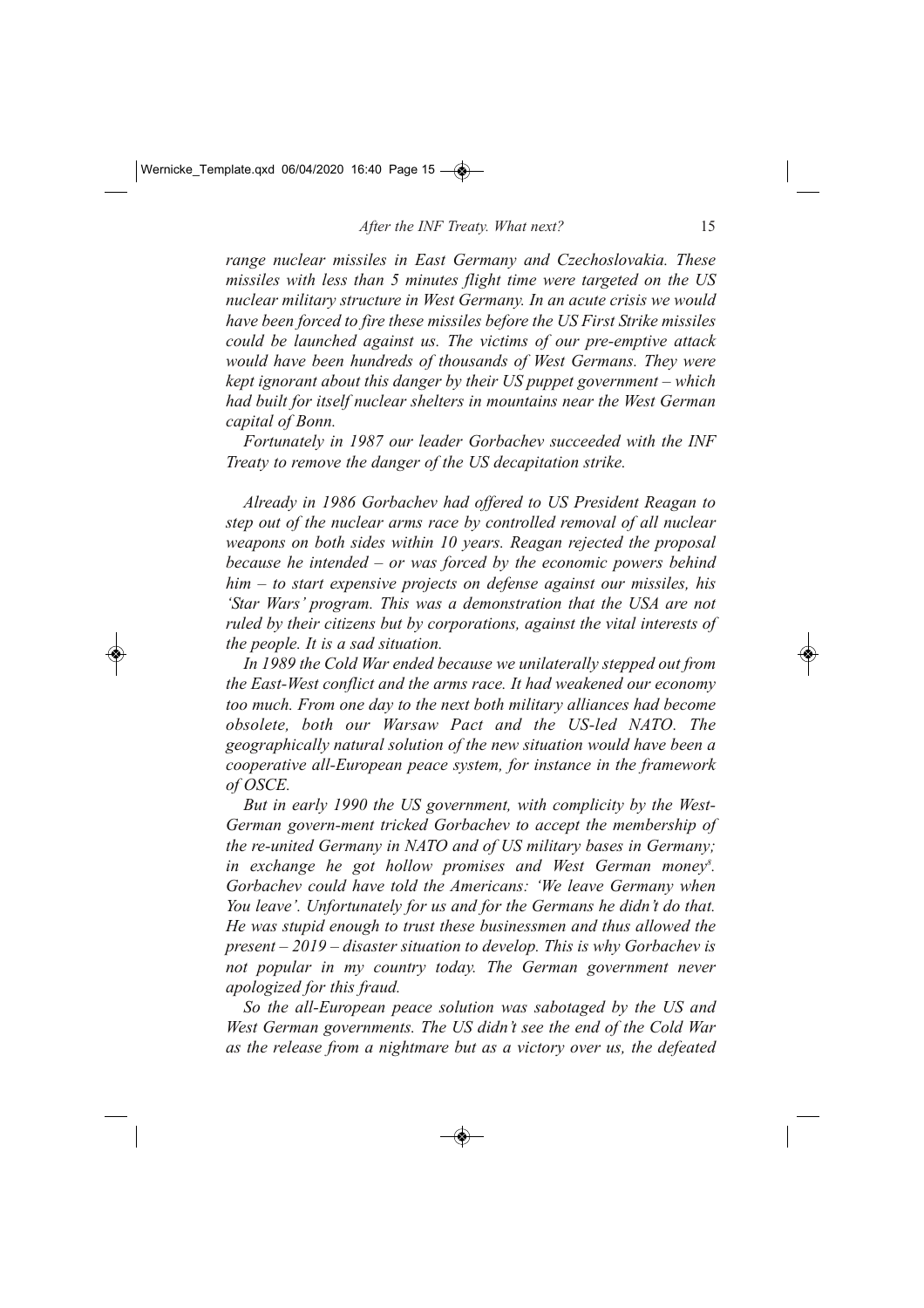*party which should obey to the winner. So from early 1990, in a confrontational manner, the US and Germany tailored a new Cold War* in order to keep their military-industrial complexes going and growing. *The US broke the promises made towards Gorbachev and from 1997 on expanded NATO eastward to our borders.* 

*NATO today claims there were no promises given to Gorbachev. Fortunately historic research produced proof of the opposite and of Western coordinated cheating8 . What does the US government intend with that? How would you feel if you were in our shoes?*

In the NATO-Russia Founding Act of 1997 it had been agreed that no *permanent NATO military installations are permitted in former Warsaw Pact countries. But today the US both nationally and under the NATO flag operate permanent military bases in these countries, claiming this doesn't happen since the military personnel are 'rotating'. Isn't this simply cheating? An analogue: the Coca-Cola company opens a facility in country X, and from time to time it exchanges its personnel – is Coca-Cola permanently present in Country X or not?* 

*What is the intent with the US Naval Base Ochakiv at the Ukrainian Black Sea coast since 2017, by bilateral contract between the Ukraine and the USA, bypassing NATO and EU? What is with the Aegis missile warships deployed in Europe outside NATO? Why is the US government eager to get our neighbour states Ukraine and Georgia into NATO, until present, however, resisted by Western European NATO governments who exceptionally in this case didn't obey US demands.*

*Caused by the hastened breakdown of the Soviet Union we are left with a handful of border conflicts. They all result from regional* discrimination against Russian-speaking parts of the local population. *The present-day Ukrainian government tries by law to prohibit the use of the Russian language as a second official language even though half of the country's population has Russian roots. Would you want to live as a Russian-speaking family under this Ukrainian government? The US und EU claim to be the guardians of democracy. So why don't they demand referendums in the regions concerned? Why don't they acknowledge existing referendum results, for instance from Crimea* where the overwhelming majority is known to be Russian-rooted? *Instead the US and EU claim that these conflicts are proof of our* eagerness to re-expand Russia to its former Soviet imperial greatness. *We Russians definitely have enough problems at home and don't need the neighboring countries' problems on top of our own.*

*In 1991, after the end of the Cold war, the US in their nuclear war*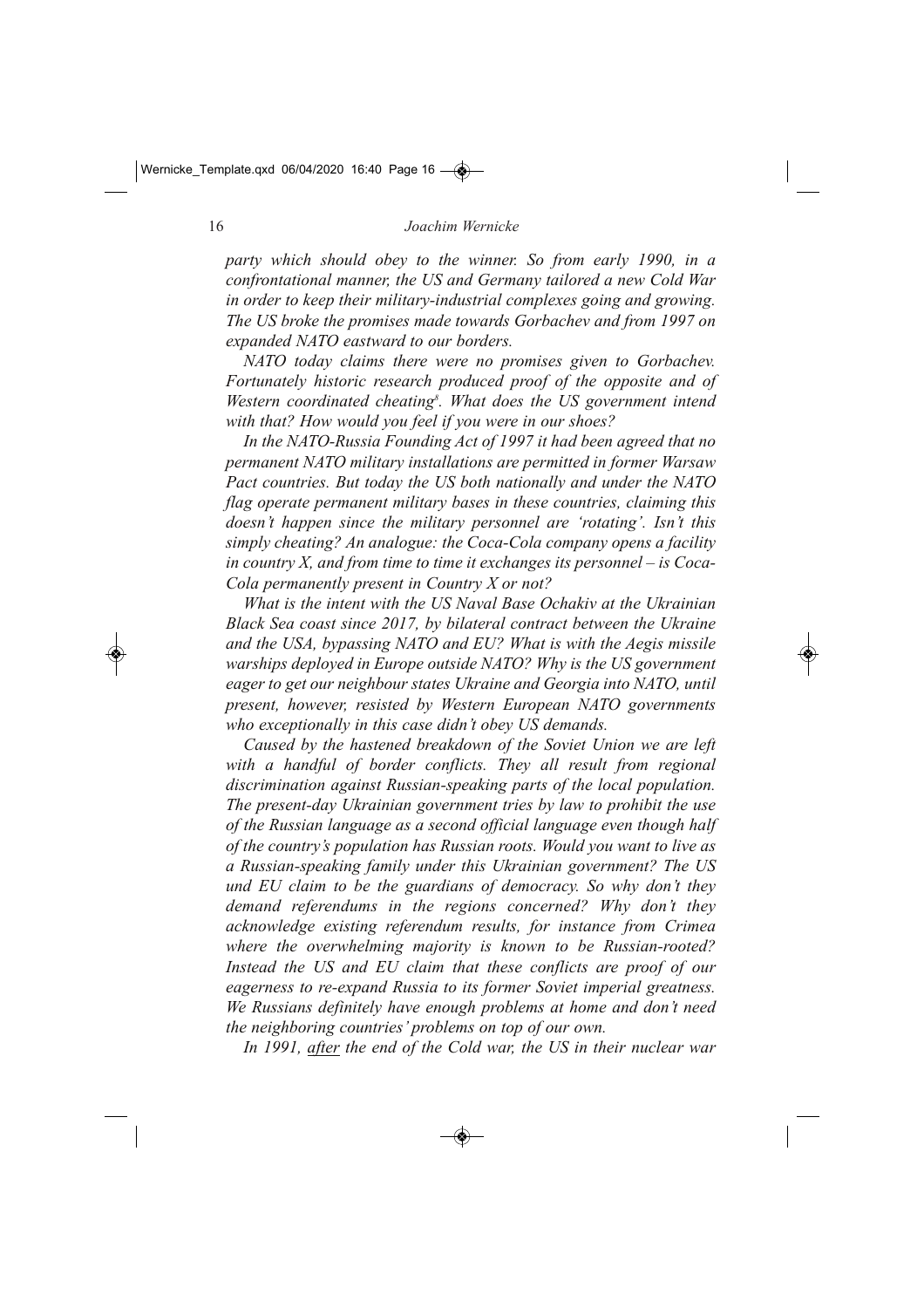*plan called SIOP had marked 12,000 targets in our country. 400 (four hundred!) thermonuclear bombs of 350 kilotons each were directed against my home region Moscow2 . Three of these bombs would be sufficient to cause a holocaust for millions of our people in this densely populated region. Did the people of USA know about this crime which had been prepared in their name?*

*The US trip-wire launch-on-warning system against our ICBMs is still active today, aiming high-yield nuclear warheads at 1500 targets in our country2 , like our reverse system against the US is, however. They and we are endangering every day and hour the existence of humanity. We urgently want to step out of this crazy system, but we can't allow the US government to steal our country. So we would need the help of the other European nations to get quickly out of this trap, by internationally banning nuclear weapons and worldwide nuclear disarmament – 9* nuclear-weapon-states claiming their right of crimes against the 184 *non-nuclear-weapon-states of the world, and the US and us by far the leading causes the problem.*

*A particularly serious deterioration happened in 2001 under Cheney/Rumsfeld and their puppet President Bush junior: he cancelled the Anti-Ballistic-Missile treaty (ABM treaty); he U-turned from* 'nuclear deterrence' to planning of real 'low-vield' nuclear weapon *employment, even against non-nuclear-weapons-states which are members of the Nuclear Non-Proliferation Treaty (NPT). Under the pretext of "weapons of mass destruction" he declared the 'Bush* doctrine' claiming the right of the US to pre-emptive wars, even to *secure 'national interests', whatever that means. The Bush doctrine is a severe violation of the UN Charter. Since 2001 the US were the aggressors in a series of wars without UN Security Council mandate, thus illegally: Afghanistan (2001), Iraq (2003), Libya (2011), Syria (2014). But they accuse us of being aggressors.*

*All this is proof for us that the US is preparing an attack on our country. This is a deadly threat against us.* 

*We are alarmed by oddities: The American Ballistic Missile Defense (BMD) system officially contains 64 Ground-Based-Interceptor missiles in California and Alaska, intended as a defensive shield against our ICBMs. Our Second Strike capacity includes 1500 nuclear warheads, as in 2011 allowed by the NewSTART treaty with the US. But obviously the US leadership doesn't any more expect a relevant Second Strike from our side after their First Strike. Instead it is expecting that after the decapitation strike against our leadership there will be only very few of*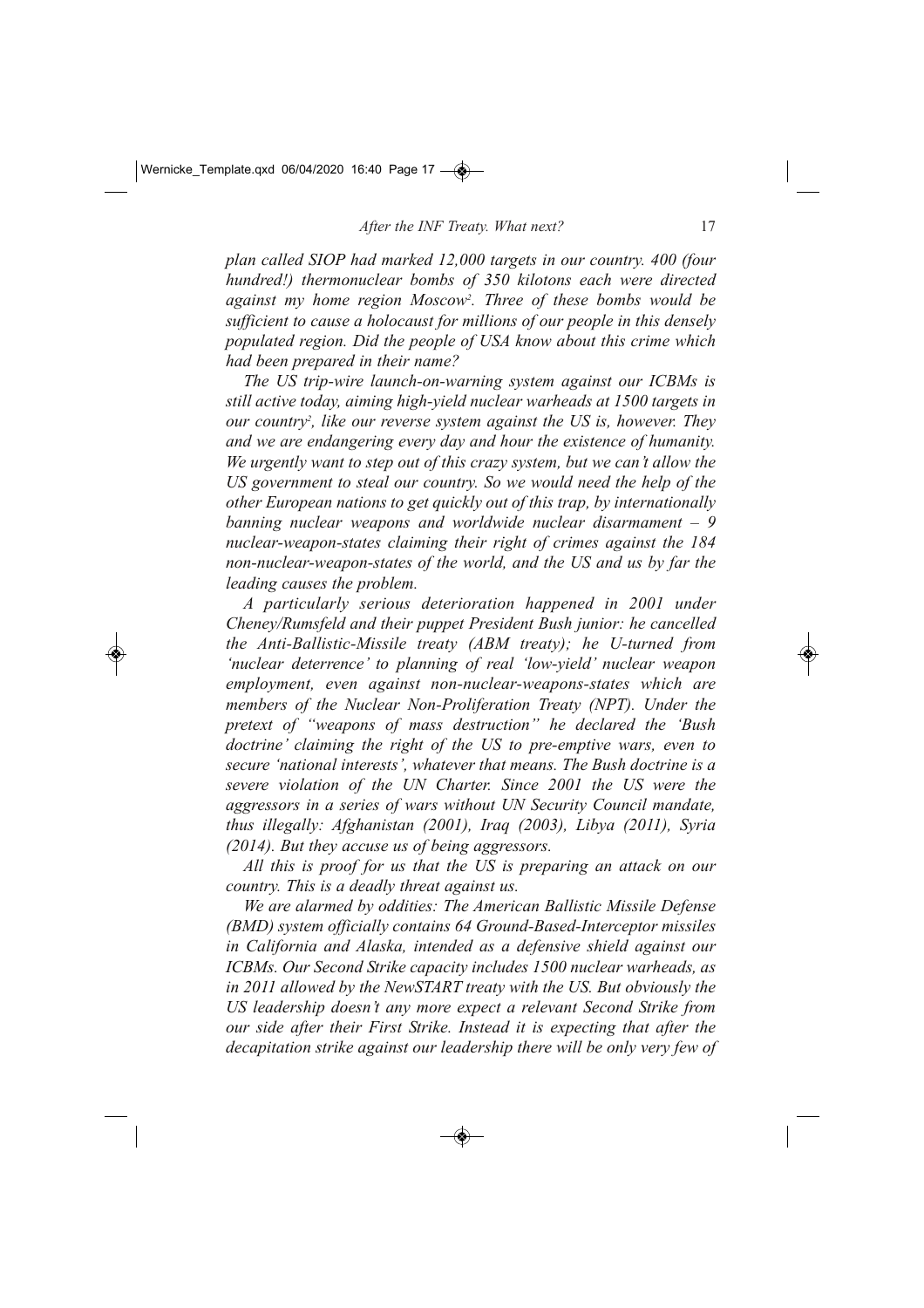*our ICBMs suitable to be commanded and launched, and this small remainder is to be destroyed mid-course before impact by the 64 interceptors. Our few Second Strike ballistic missile submarines on sea patrol presumably are under permanent US Navy observation even today and would be sunk synchronously with the decapitation strike. We have no way to prevent that.*

*What is the US planning in detail? Officially this is not known, so we have to make assumptions from the visible facts. The main force in the US wars since 1990 is the Navy with its Aegis ships, firing in each initial attack on a country a few hundred conventionally armed Tomahawk cruise missiles. Regularly the US military achieves a successful decapitation strike against the victim state. This fate happened to Iraq, Afghanistan and Libya. In Syria they didn't dare this because our military stands by our ally.* 

*In 2017 a total of 33 Aegis ships were fully equipped, with altogether about 3000 launcher tubes for cruise missiles Tomahawk or air defense missiles SM3 (96 tubes per destroyer ship, 64 tubes per cruiser ship). Officially 4 Aegis ships are deployed in the European seas – for what purpose? The command center for the Aegis system in Europe is located in underground bunkers in West Germany (official information: at Ramstein Airbase).*

*Since 2016 the US violated the INF Treaty, by the land-based Mk-41 missile launchers in Romania and – under construction – in Poland, because these launchers can fire Tomahawk intermediate-range cruise missiles. The US government refused a debate about this violation. Instead it claimed that we had violated the INF treaty by a cruise missile called 9M729, Western name SSC8. The range of this missile according to our government is below 500 km.*

*Apparently – status 2019 – no Western European government will* allow new land-based US intermediate-range missiles on its soil, in fear *of public protests like in 1983. This is at least a little progress – if it will last. Presumably in anticipation of this hesitant attitude of the European NATO allies the 2018 US Nuclear Posture Review Summary puts emphasis on the central role of the US Navy and on US independence from host nation support.* 

*Technically it is easily possible to secretly manufacture and deploy on* US Aegis ships a new type of pinpoint-precision intermediate range *ballistic missiles, with a military performance at least comparable to the 'old' Pershing-2, for the decapitation strike against us, with flight times from the Black Sea, the Baltic Sea or the Barents Sea to the*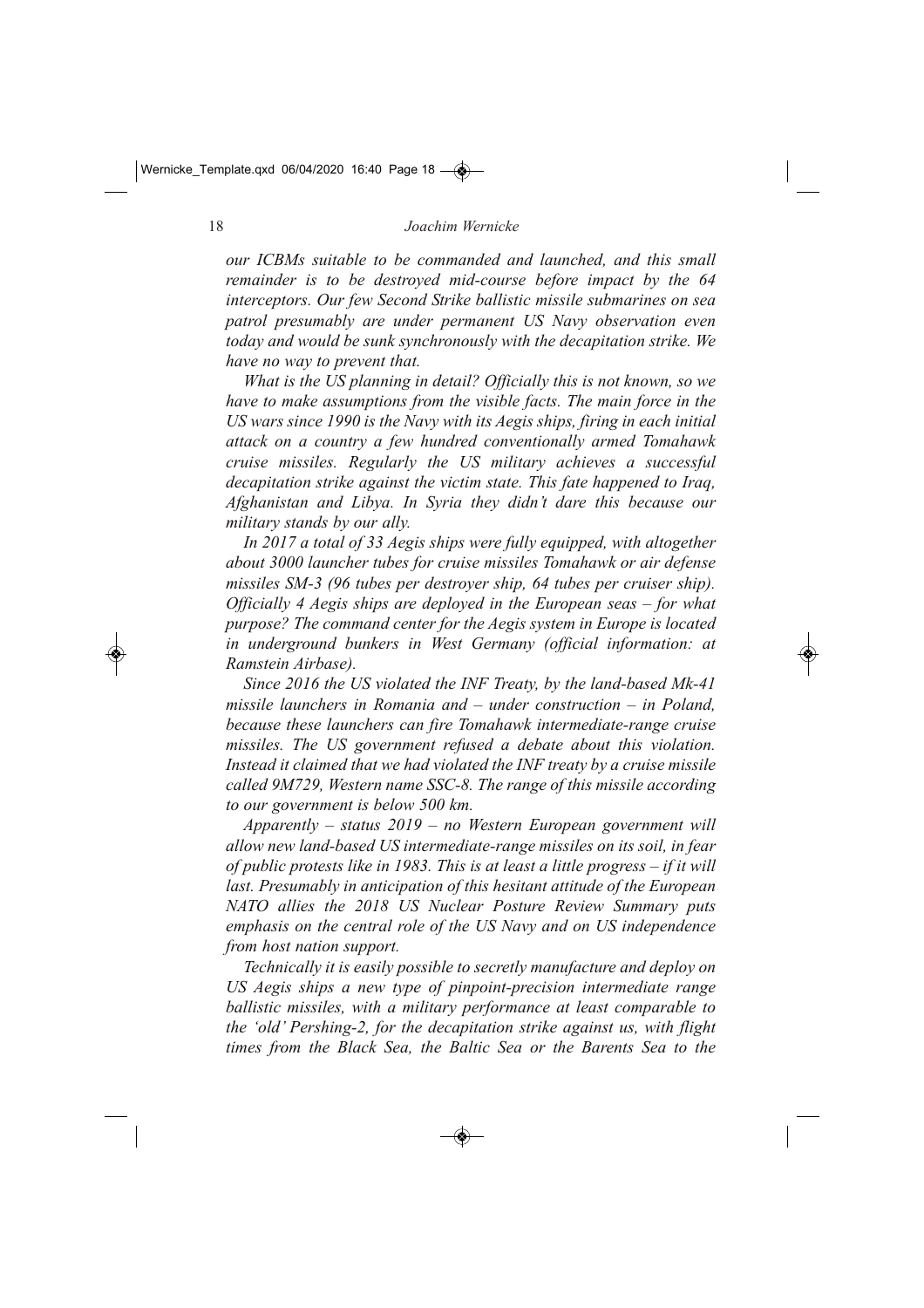*Moscow region of less than 10 minutes. Such a recent US missile type officially is not known7 . But certainly the US government would not advertise the existence of such a critical weapon type but rather would keep it hidden behind the highest security classification.* 

*Ship-borne ballistic missiles appear to become 'fashionable', as the launch of such a missile by the Indian navy from a ship in 2018* demonstrated. Against land targets ship-borne ballistic missiles are *uneconomic because subsonic cruise missiles do the same job at a fraction of weight, space consumption and cost. However, against warships and aircraft carriers due to the strong self-defense of these ships, cruise missiles have a chance to hit these targets only if they fly at supersonic speed. But over intermediate ranges the flight may still take about an hour, so the guidance toward the moving target becomes difficult. The solution to this problem is the ballistic missile with its even hypersonic speed and according flight time of minutes, and with target guidance for hit precisions and in order to outmaneuver any missile defense of the target ship. The guidance of the attacking missile may be* supported by target data from real-time satellite reconnaissance.

*And of course the US decapitation strike against our command structure requires the short flight time of ship-borne ballistic missiles.* 

*Our leadership would act irresponsibly not to expect that the US will take advantage of its unique technical and geographical opportunity to operate freely from the European seas against us, using intermediaterange ballistic missiles on their war ships.* 

*Couldn't the US use some of their 14 strategic ballistic missile submarines for the decapitation strike? By principle they could. The recent "Trident D5" missiles have pinpoint-accuracy. But these exotic missile submarines in the European seas would attract too much attention to enable a surprise attack. When firing from the open Atlantic, however, the greater distance leads to longer flight times of the missiles – about 20 minutes – which would perhaps allow us some warning time to launch a Second Strike against the US. So the Tridents are not suitable for a surprise attack.*

*Therefore the Aegis destroyers and cruisers remain as the technical solution for the decapitation strike. They are inconspicuous war ships as every navy in the world is using them in large numbers. From the European seas they offer unrivaled short flight time of ballistic missiles toward the Moscow region. So the Aegis ships in the European seas remain in the focus of our suspicion.* 

*But would a missile with a performance similar to Pershing-2 fit into*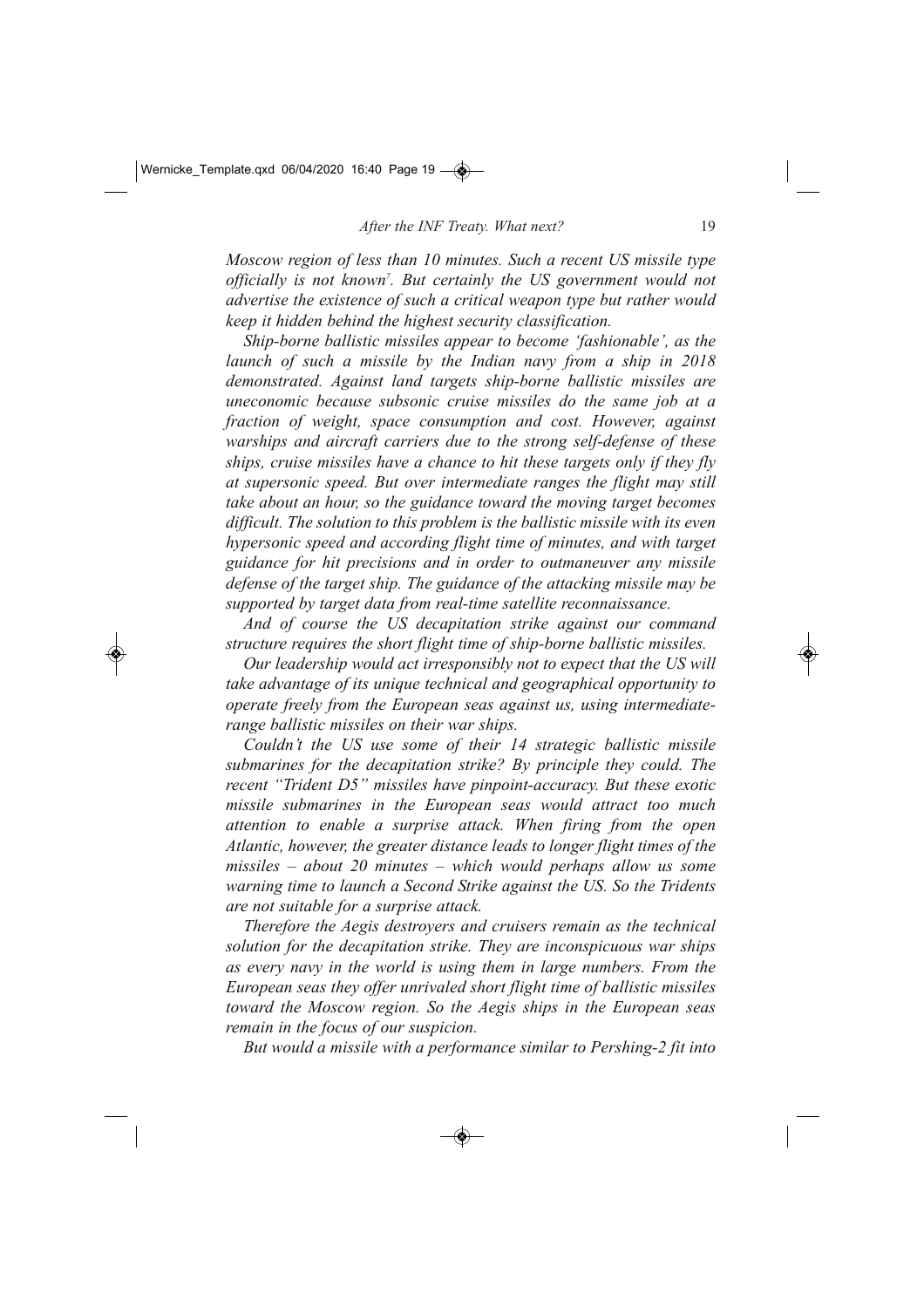*the launcher system of the Aegis ships? This system consists of Mk-41 vertical missile launchers, grouped by modules with 8 launcher tubes each, for a 1.5 ton missile per tube. However, the 0.5 meters caliber of the launcher tubes on the Aegis ships is too narrow for an intermediate range ballistic missile. But by grouping every four Mk-41 tubes one modified tube of twice the caliber is obtained, 1.0 meter, indeed the caliber of the Pershing-2. This way a larger missile weighing at least 4 times 1.5 tons equaling 6 tons can be stored in and launched from a modified Mk-41 launcher. The data fit: Pershing-2 was 7 ton, state of the art 40 years ago, so 6 tons today looks promising.* 

Using up-to-date satellite navigation for target guidance (instead of *the bulky radar system of Pershing-2) and using a light-weight 'lowyield' nuclear warhead to hit underground bunkers, the range of the new missile is expected to be beyond 2000 km, so the missile may fly faster than the 'historic' Pershing-2. The optical appearance of the Aegis ship's deck can remain unchanged so our aerial reconnaissance cannot find out what types of missiles are loaded on board. With 24 intermediate-range ballistic missiles per ship, only 8 Aegis destroyers would be sufficient to carry about 200 ballistic missiles for the decapitation strike against us. The flight time from the Black Sea, the Baltic Sea or the Barents Sea to the greater Moscow region would be about 7 minutes, by using a fast flat trajectory. The missile firing sequence of the Aegis ships is one shot every few seconds. So within about two minutes all 24 missiles of an Aegis destroyer would be launched. As all Aegis ships involved in the decapitation strike would fire at the same time, within about two minutes the fate of our command system could be sealed by the US, anytime, day and night, 365 days a year.* 

*It might be understandable that such a permanent threat by the US is absolutely unacceptable for us. Other than in the case of the Pershing-2 in the relatively small West Germany in 1983 we have no chance to target pre-emptively in the vast European seas the many Aegis ships under suspicion to be prepared for the decapitation strike. We don't even know which ships are dangerous and which are not because to our reconnaissance they all look alike.* 

*200 nuclear missiles – even with 'lowyield' nuclear warheads – would cause a holocaust in our population, particularly because the hits against underground bunkers have to be ground detonations, producing excessively strong radioactive fallout, including large quantities of neutron-activated soil material and of remaining plutonium with 24,000*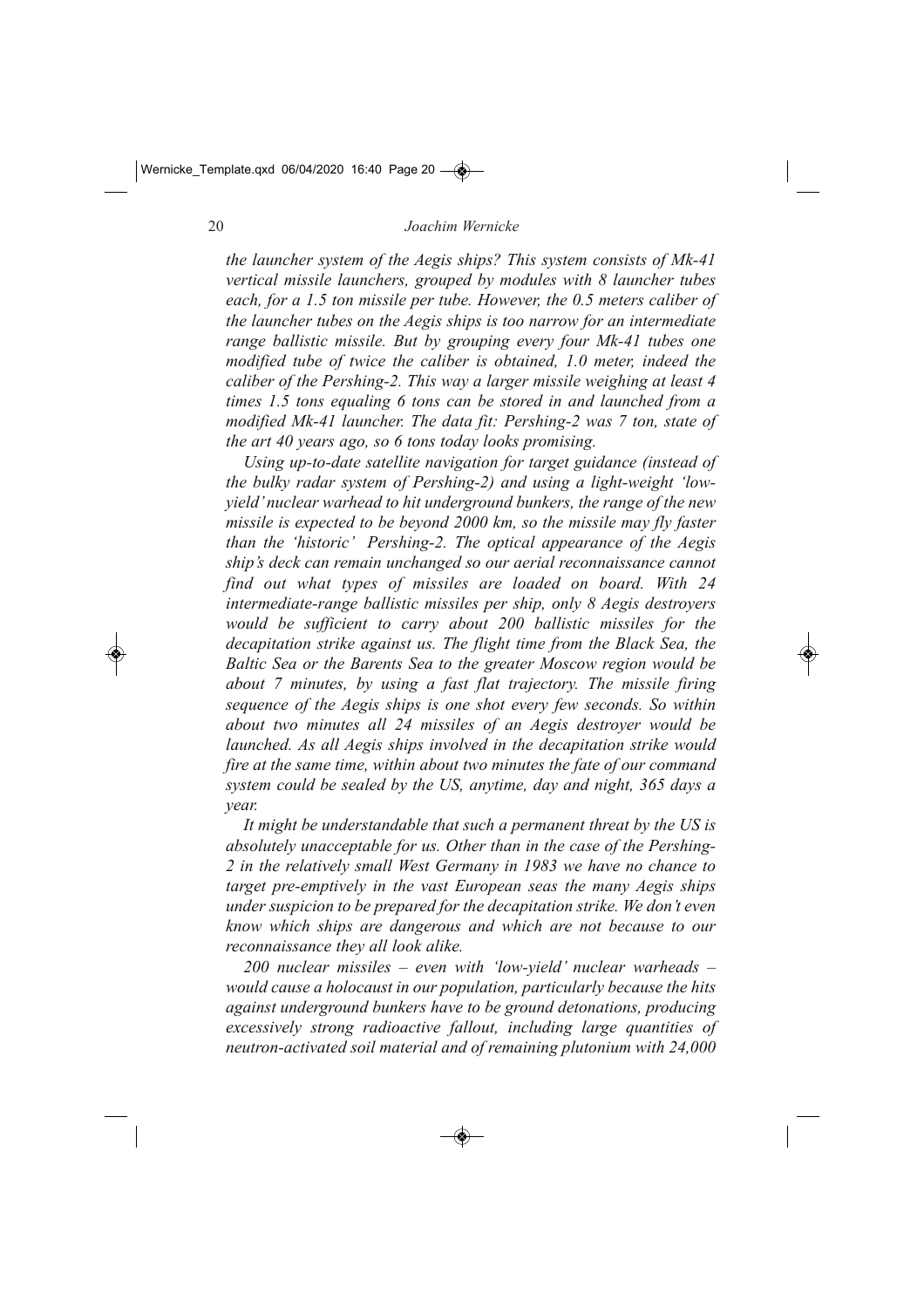*years half-life. The Moscow area would never be habitable again.* 

If the US claims that they don't have such a sea-borne ballistic *missile, I only hope that our government will not believe it, unless we are allowed to check all US naval ships in the waters in and around the European seas for their missile types. The US would presumably not welcome such inspections.* 

*Obviously our government considers a US decapitation strike to be a real danger. It is reported that the military has installed an automatic system, 'Dead Hand', which would automatically launch our ICBMs towards the US mainland in case there has been a nuclear detonation in our capital and the communication is interrupted between the ICBM units and heir military command9 . A real Doomsday Machine: the result of such a large nuclear exchange between us and the US would be the destruction of humanity. So the US intention will probably be to outsmart our 'Dead Hand'. Perhaps it is possible, perhaps it isn't. The system could never be tested, of course. Is all that the intelligent answer to our common existence problem, which the US and we have created by nuclear armaments?* 

*But there are – fortunately for us – preventive countermeasures at hand because the US planning has a fundamental weakness. Due to the earth's curvature the decapitation strike from the Black Sea, the Baltic Sea and the Barents Sea requires a US command and control infrastructure for the Aegis ships on the ground in Europe. This infrastructure exists. It is located in Germany. No other NATO state government permits the US military such abuse of its national territory. Only the German government does, even though the Cold War ended three decades ago.* 

*Most Germans apparently have no idea about this danger because no political party and no media bring it to public attention. It is a simple technical truth: Without the US Aegis command structure in Germany the decapitation strike against us cannot be performed.* 

*So it must be our main priority in a phase of acute crisis to neutralize the US command infrastructure in Germany before that can ignite the decapitation strike against us. We know that such a pre-emptive attack would cost a large number of innocent Germans their health or life.* 

*There is criticism about German performance in my country. The fraudulent way Gorbachev was treated in 1990 is not forgotten. He obviously wanted to do good to Germany but was cheated by US President Bush and West German Chancellor Kohl. Since 1990, the US has used their military infrastructure in Germany for their wars of*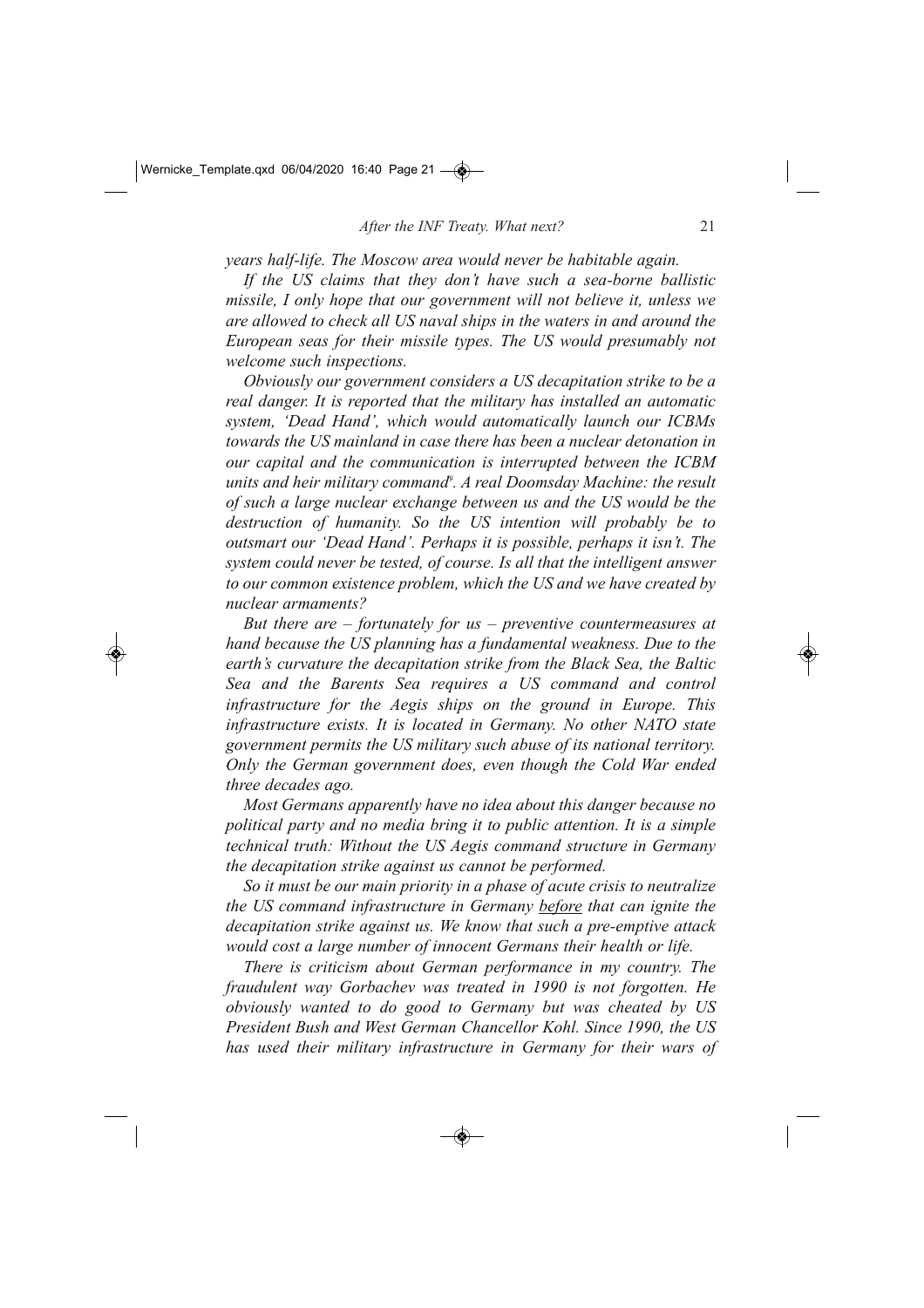*aggression which they fight without UN Security Council mandate, thus illegally. The US would hardly have been able to wage these wars without German complicity. It is reported in 2019 that the US are piling up ammunition in Germany, presumably preparing the logistics for a potential war against Iran. The German government looks away. And now a third time within a century German soldiers are standing at our borders in a hostile function. Do we have a 'German problem'?* 

*Would our preventive attack against the US military structure in Germany be compatible with international law? If somebody carries a weapon but has not drawn it, and I shoot him, it is murder. But if somebody aims his a weapon on me, I have the right to shoot him in selfdefense. I don't have to wait until he has shot me. This way an Aegis intermediate-range ballistic missile threat would be comparable to the weapon aimed at me, in view of the instant and permanent preparedness to shoot and the extremely short flight time of the missiles.* 

*A different question: is it permitted to fire nuclear warheads of even low-yield on military targets in an inhabited area, with fatal consequences to the civilian population? There is not yet a worldwide ban on the use of nuclear weapons. If it wasn't so serious, it would be funny what the German government has done in this respect: in 1991 it ratified the Additional Protocol One of 1977 to the Red Cross Geneva Conventions of 1949. By its article 51 this protocol prohibits attacks which cannot discriminate between military and civilians. Nuclear attacks on targets in inhabited areas are the most indiscriminate attacks thinkable. So obviously this article includes attacks with nuclear weapons. But the German government – presumably under US pressure – added a written reservation declaring its view that this Protocol is valid only for conventional weapons. Thus, peculiar enough, a nuclear attack on the US military infrastructure in Germany – despite its awful consequences to the civilian population – in the view of the German government would not be illegal by the laws of war.* 

*The locations of the US naval ships in and near European seas have to be monitored continually by our reconnaissance. But we have no chance to prevent these ships from firing. Therefore if our leadership has reliable information that a decapitation strike is an immediate threat it will have to destroy the US command structure in Germany as a preventive measure. Without this command structure the decapitation strike cannot happen. One minute of delay may be too late. In view of the extremely short time spans involved, an automatic warning system will be required on our side to assess the urgency of action. This*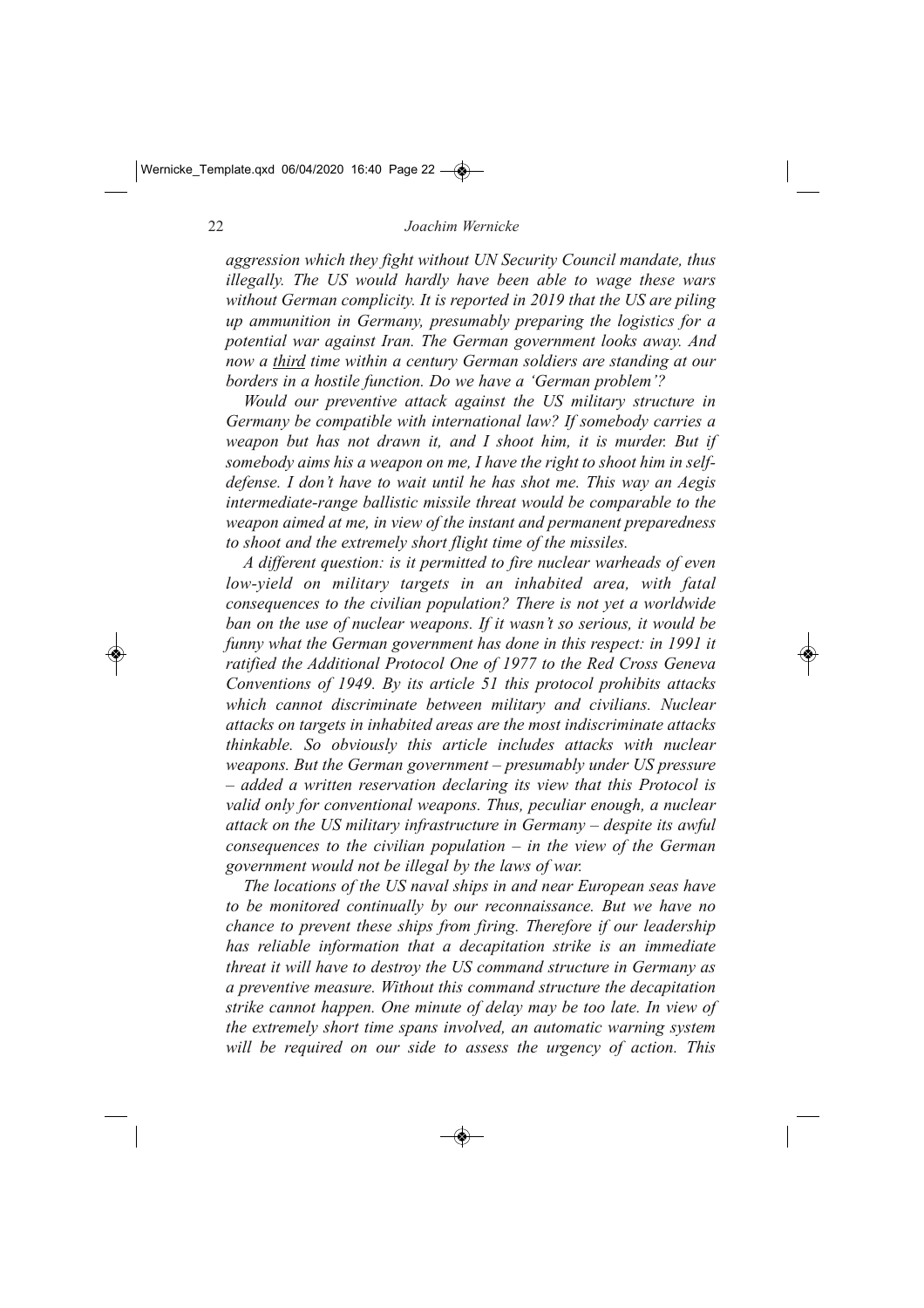*introduces the risk of a technical malfunction or a human error that could start a European war in which at least Germany will be destroyed.* 

*In the optimum case it might be considered sufficient to destroy a single US command bunker in Germany, be it at Ramstein, Stuttgart, Grafenwöhr, Ansbach, Wiesbaden or Bitburg, perhaps even at the nuclear weapon storage at Büchel. Immediately after the hit our leadership may inform the US President about a most regrettable malfunction in our automatic warning system. The President will presumably loudly condemn the disaster. But knowing that our military is on high alert status he will do nothing.* 

*So the US prepare the risky decapitation strike using Germany as their lightning rod, to be heavily damaged in case of the real lightning. The situation of self-defense forces us into a confrontation against Germany. We don't want that and have no reason for that, as far as the Germans themselves are concerned. But there are only two choices: either Germany sends the US targets out of its territory – or sooner or later we will have to destroy these targets by missile hits. We cannot take the risk which the German government has caused by its obedience toward US demands.*

*If we are too late with our preemptive strike against US targets in Germany, the decapitation strike against us would happen. Perhaps the US succeed in hacking our 'Dead Hand' system. This actually would be good for mankind. So our country has lost its leadership, a nuclear holocaust hits the Moscow area but not elsewhere, and our 'Second Strike' against the US does not happen: so no world-wide disaster. However, this wouldn't mean US control over our resources yet. Instead they would hve to fight a land war for the conquest of our country. This war would again cost millions of casualties, if not even worse.* 

*However the US cannot even begin such a European land war with the slightest chance of success without unrestricted use of German territory. They need the German North Sea harbors and their military infrastructure in Germany, for the land war logistics alone, moving millions of tons weaponry and supplies from the USA. The now USdependent countries of Poland and Romania are no replacement for Germany because their access through the narrow straits into the Baltic and the Black Sea can easily be blocked.* 

*Even if Germany plays along according US demands, we are convinced that the US could not win a war against our country. We would be defending our homeland and have the harsh winters as our reliable ally. The US can bomb countries to pieces, they can create*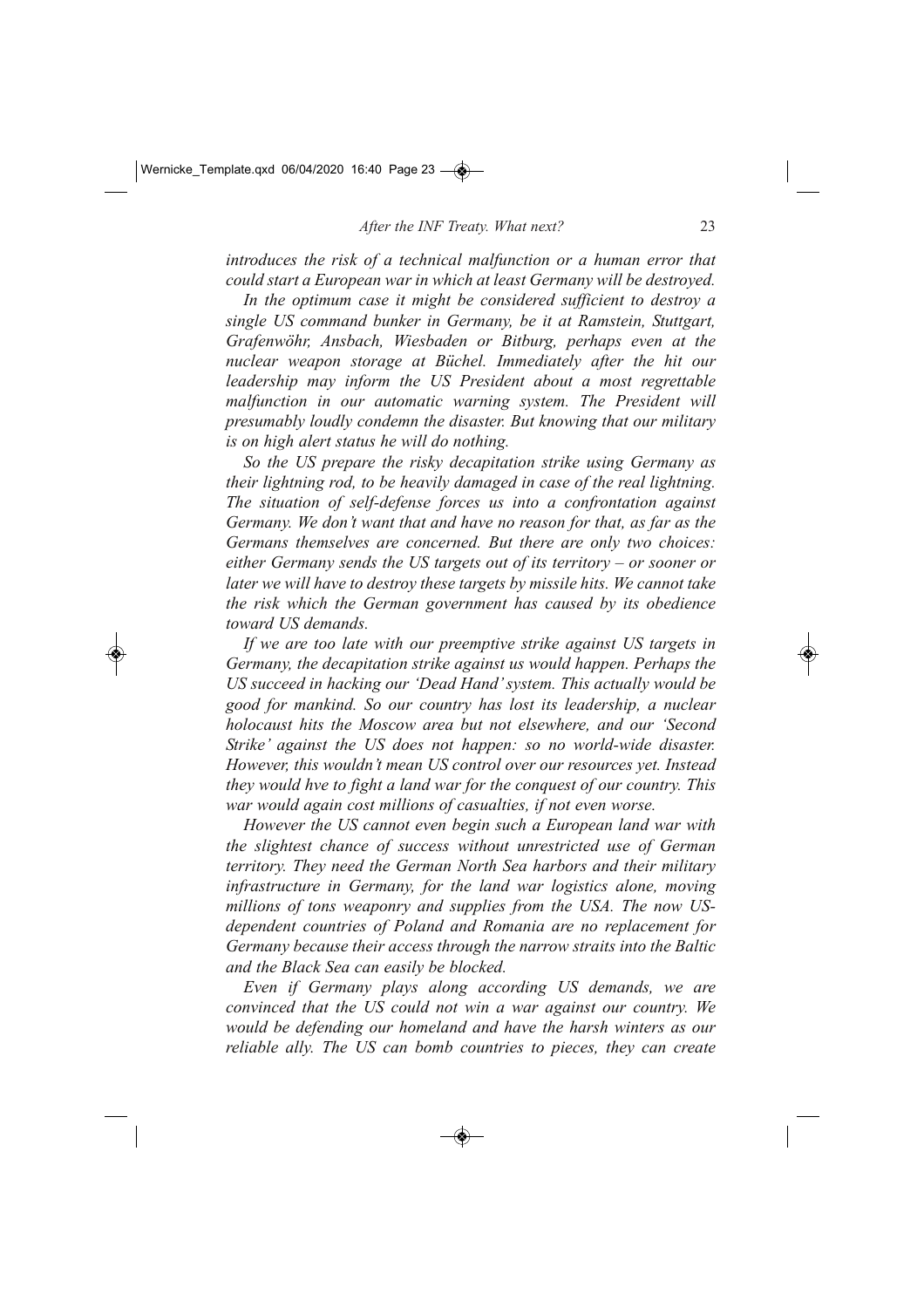*chaos, murder millions of people and conquer oil fields. But with their mercenary type army without moral principles they can never win a land war against us. The price for Western Europe and for us would be awful, but the US cannot conquer Russia. The bad news is that the US armament corporations would draw billions of dollars even from a lost war.*

*However, the good news is that all such catastrophes can be prevented, by finding in European cooperation a peaceful way to defuse the danger. Apparently, people in Germany are increasingly aware of the pre-war situation that their govern-ment has allowed to develop and are aware of the key role of their country in US planning.*

*So actually Germany has the key in its hands. For efficient selfdefense Germany can and should do the same as the French did since 1966: Stop tolerating foreign military in your country! Such a presence today is no longer any protection but a deadly danger. The innocent and clueless German population abused as living shields for US aggression against us. What shall we do about this?"*

That's enough fictional thinking from the Russian military man from the Moscow region.

In 2016 in a town forum in Green Bay, Wisconsin USA, the journalist Chris Matthews insisted on a certain question to Donald Trump who tried so evade a clear answer, finally with the following exchange:

Matthews: "*Well, just say it. 'I will never use a nuclear weapon in Europe'*." Trump: *"I am not – I am not taking cards off the table."* <sup>10</sup>

#### **What to do? Scrap the Doomsday Machines**

The prime issue of this paper is what to do after the US and Russia cancelled the INF treaty, in which no European countries except Russia, Belarus and Ukraine (plus the Asian state of Kazakhstan) were contracting parties. A new nuclear arms race in the field of land-based intermediaterange missiles is to be expected, at the cost of endangering the Europeans. There is a basic asymmetry in the situations of Russia and the US because the Russian government may see its country encircled by US military and due to weapons development see reasons to fear a conquest by the US starting with a decapitation strike. The reverse situation is physically, militarily and geographically not possible.

The refusal to allow deployment of new US missiles by Western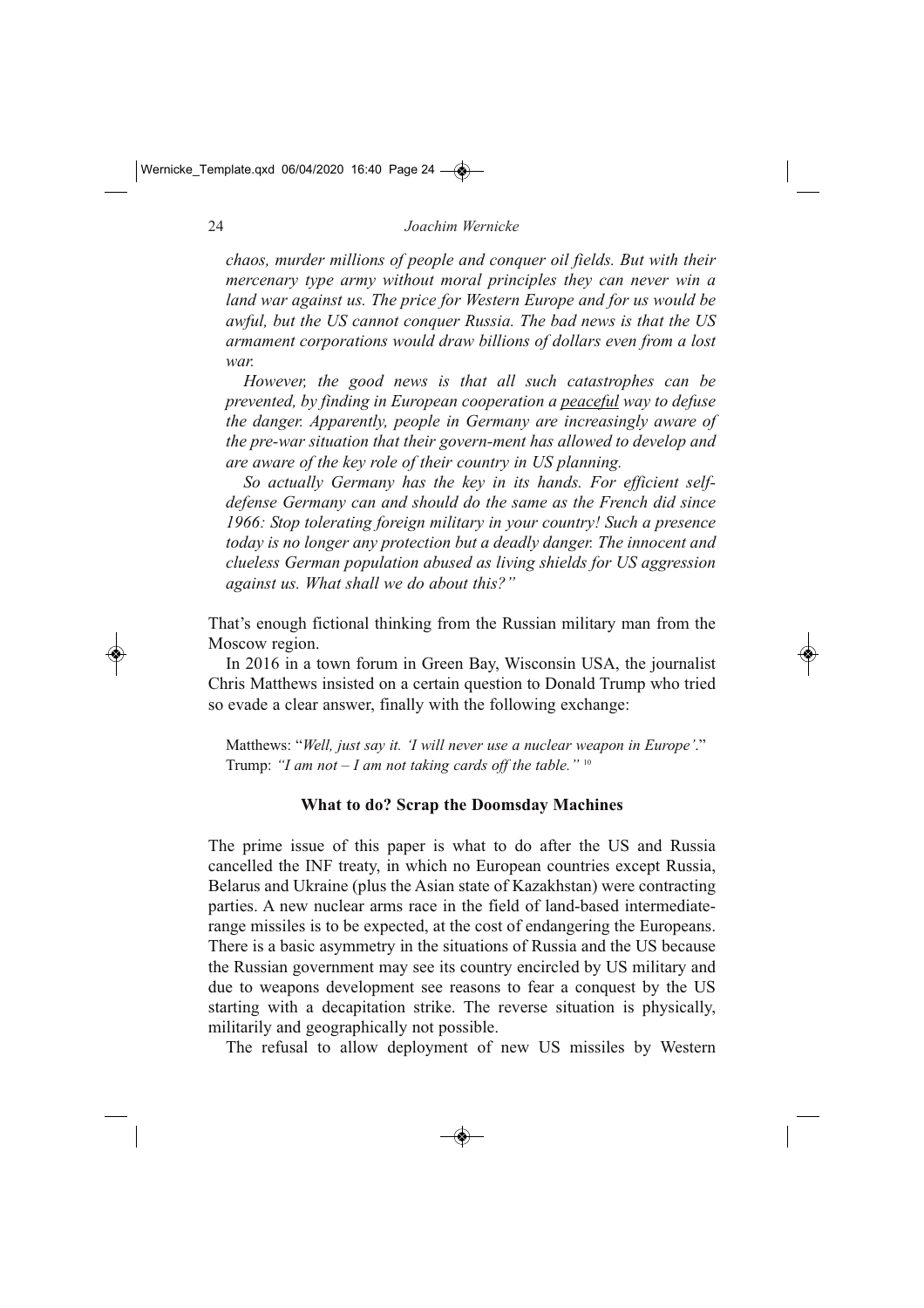European countries is a minimum measure. However, this doesn't help against the danger from sea-borne intermediate-range missiles carried by US navy ships in the European seas, as long as Europe doesn't ban this danger in common effort – particularly a European mirror version of the US *Monroe doctrine* of 1823 (claiming the right of US military resistance against any European interference into North or South American affairs, in violation of international law – with the Cuba crisis of 1962 as a practical example).

Beyond this European-regional problem there is a real and growing danger that – including the lack of communication between the US and Russia – a nuclear war is started *accidentally* between these two countries. It will lead to the detonation of thousands of thermonuclear warheads with the consequence of wide-area devastation and contamination plus giant fires. In the target countries of the warheads hundreds of millions will be killed immediately or die within months. The fires will carry masses of smoke into the stratosphere. The darkened sunlight on the entire Northern hemisphere will cause a nuclear winter without harvests, killing further hundreds of millions  $-$  if not even billions  $-$  by frost and hunger. This worldwide danger deserves even higher priority than the consequences of the INF Treaty cancellation, which concerns only Europe.

As the former US nuclear war planner Daniel Ellsberg points out in his book *The Doomsday Machine*<sup>11</sup>, the nuclear weapons arsenal of the US represents such a machine, as the Russian counterpart represents a *second* such machine. Both these machines are not under political control. Even if they were, there would arise the question which the former US Senator Robert Kennedy, brother of US President John F. Kennedy, intended to bring into public discussion by a book which he could not finish before he was murdered in 1968. According to the final note of the editor of this book:

"What, if any, circumstance or justification gives this government or any government the moral right to bring its people and possibly all people under the shadow of nuclear destruction?"<sup>12</sup>

But there is no political control over these two Doomsday Machines. Instead they both work together like robots, thus increasing the danger of nuclear war.

Ellsberg points to an unbelievable danger: Assuming that a humankindhating terrorist group succeeds in acquiring a nuclear weapon, smuggles it into Moscow or an Ameri-can metropolitan area and detonates it. Exactly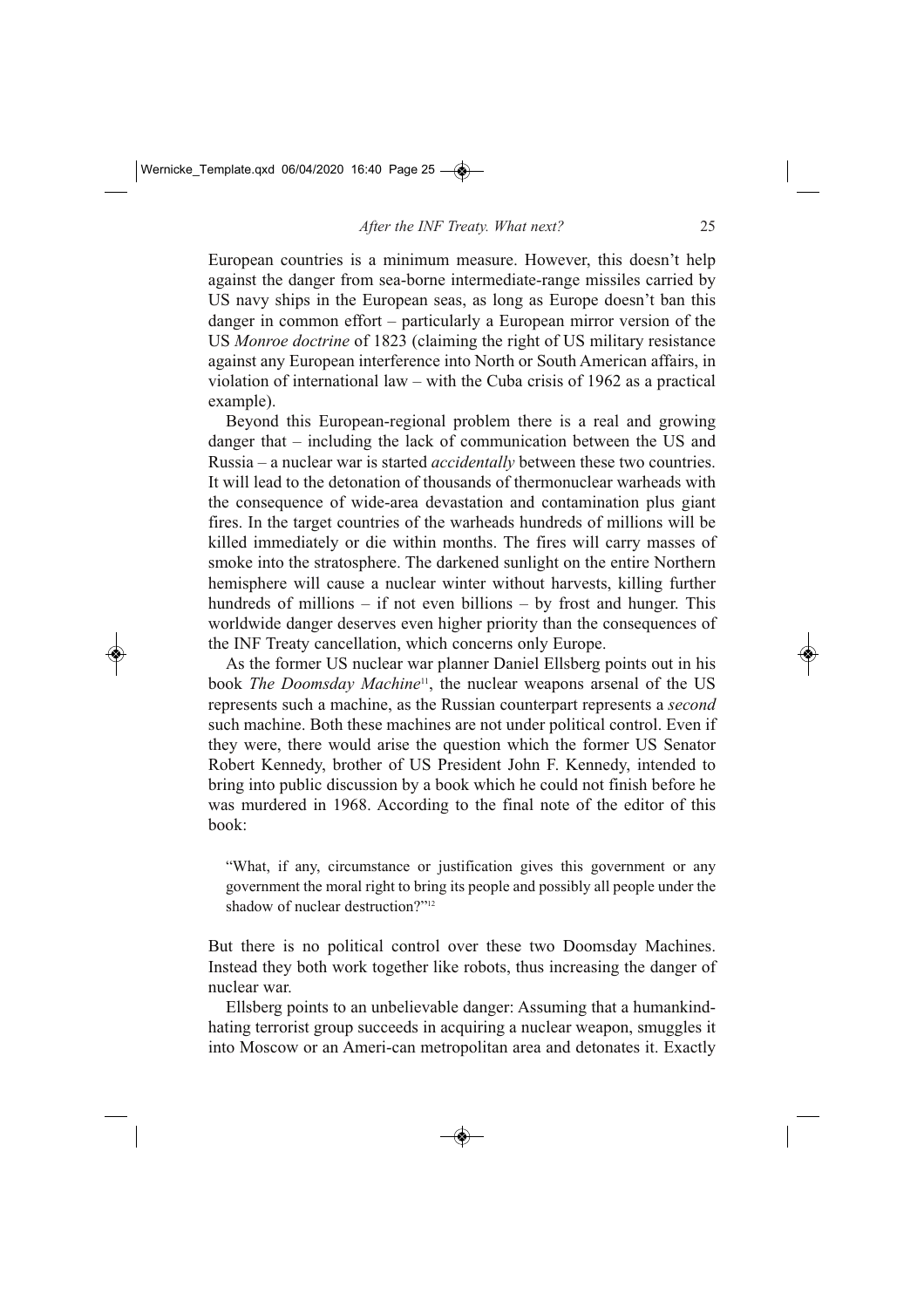such an event is the trigger for one Doomsday Machine, triggering immediately its counterpart. There is no time or procedure to analyze what has *really* happened. After decades of international dispersion and smuggling of nuclear materials and know-how it is probable that the ability to build at least a crude nuclear device is existent in more than one terroristic group. So you need only one nuclear weapon as the match to ignite about 10,000 of them in Russia and the US. Doomsday is achieved, with the minimum effort of only one nuclear device of low yield, more fantastic than even the most ingenious terrorists could dream of.

Beyond this extreme but not impossible case Ellsberg analyzes the situation and gives the most valuable hint to a solution:

"No state ever set out to acquire a doomsday capability. Nor does the existence of one such machine compel or even create a tangible incentive for a rival or enemy to have one. In fact, having two on alert against each other is far more dangerous for each and for the world than if only one existed. If the two existing machines were dismantled (in terms of their doomsday potential), there would never be any strategic rationale for anyone to reconstruct that capability, any more than there was a conscious intention in the first place.

The good news is that dismantling the Doomsday Machine in one country or both would be relatively simple in concept and in physical operation (though politically and bureaucratically incredibly difficult). It could be accomplished quickly, easily within a year."13 (emphasis added).

So dismantling *just one* of the two Doomsday Machines would strongly stabilize the present extremely unstable situation.

What about the *US Doomsday Machine*? Ellsberg, at the end of his book, estimates the chances of dismantling it to be rather small. He sees a parallel in the refusal by the US administration to take any measures to avert catastrophic climate change. Indeed the initiative by President Trump to cancel the INF Treaty and his pushing the US military budget to about ten times the Russian military budget probably will be the start of a new round of an arms race with Russia. This is the opposite of dismantling the US Doomsday Machine, destroying hope instead of creating hope.

So the hope has to be generated elsewhere. Ellsberg points to three completely unexpected events from the last three decades: the downfall of the Berlin Wall, the nonviolent dissolution of the Soviet empire and the shift to majority rule in South Africa<sup>14</sup>. Perhaps one should count as a number four Gorbachev's surprising offer of 1986 to dismantle all nuclear weapons within ten years which didn't become reality because of Reagan's refusal.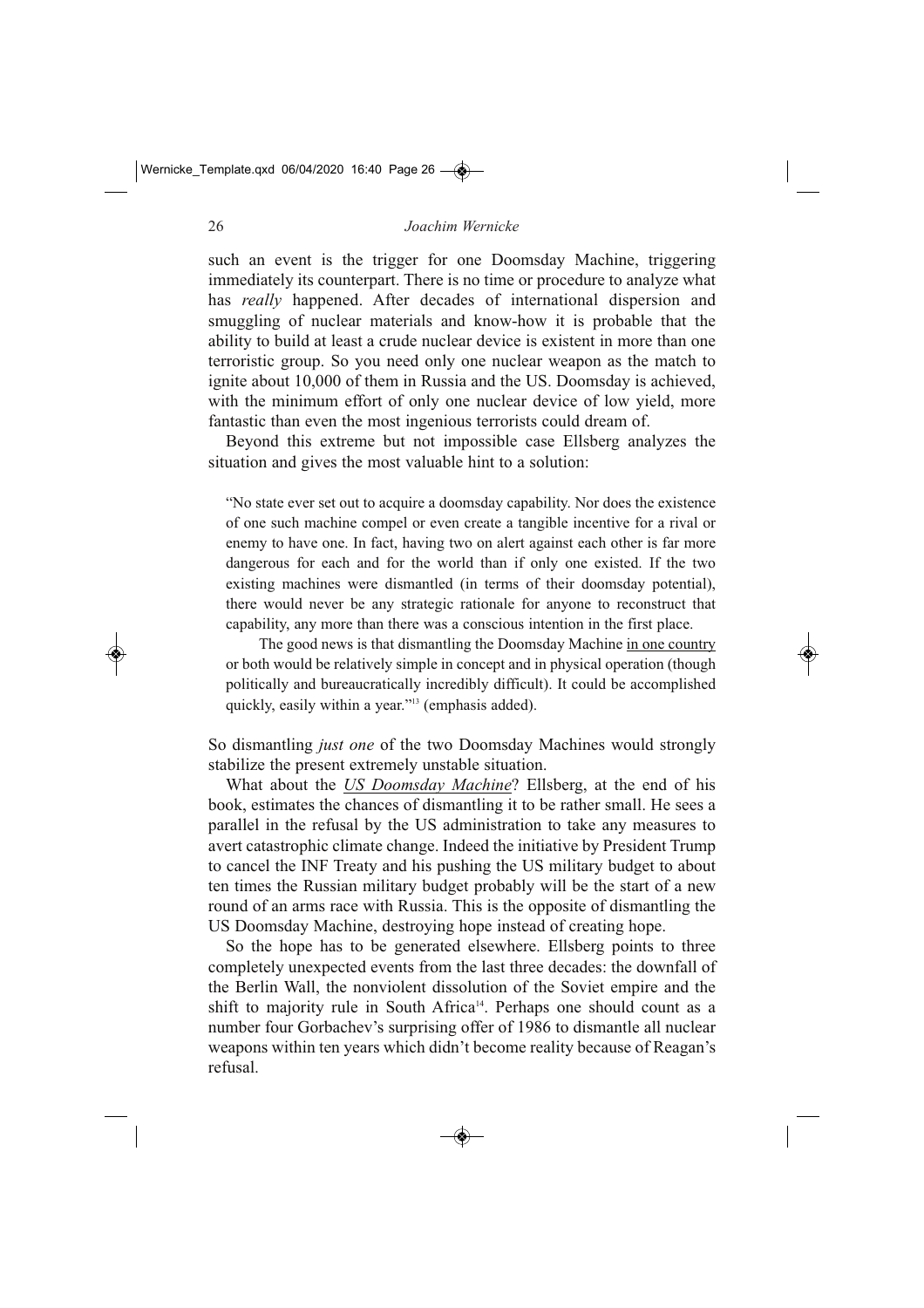Taking up these thoughts: what about the *Russian Doomsday Machine*? During the Cold War, NATO kept claiming that the Soviet Union in its conventional power would be manifold superior over the West – and therefore the US *nuclear umbrella* allegedly would be indispensable as protection for Western Europe. Today the situation is exactly reversed: European NATO alone – without US and Canada – in *conventional armament* is manifold (presumably at least three times) superior to the Russian side. So the Russians are putting emphasis on their nuclear weapons toward Western Europe, keeping them as a alleged balance for their conventional inferiority. This is the reversed image of the NATO position in the Cold War. However, the Russians don't need a foreign *nuclear umbrella*, they have their own.

The Eastern expansion of NATO towards Russia is widely seen as a fraud by the West. This point of view apparently keeps large parts of the Russian population behind its present leader Putin.

The Russians will observe that severe political differences have emerged between West European governments and the US government. These differences begun under President Bush junior, grown under President Obama and increased to theatric dimensions under President Trump.

#### Now a *speculation*:

*In the wake of the INF Treaty cancellation a broad peace movement in Germany becomes aware of the danger of Russian attacks against US bases in Germany. A newly elected German government removes all foreign military from the country, like the NATO neighbors France and Denmark are practicing.* 

*By this fundamental change in Western Europe the Russian government becomes courageous. It announces the dismantling of its Doomsday Machine – and really does it, under highlighted international press coverage. They perform unilateral nuclear disarmament, except a temporary small number of warheads and missiles reserved against the US underground hardened bases in Western Europe. These are the only US targets in Europe which technically cannot be destroyed by conventional weapons.* 

*Except for this temporary detail, the Russian military becomes conventional-only. On the same day the Western European countries report the removal of US military infrastructure from their territories, the reserved Russian nuclear weapons are scrapped too, again an*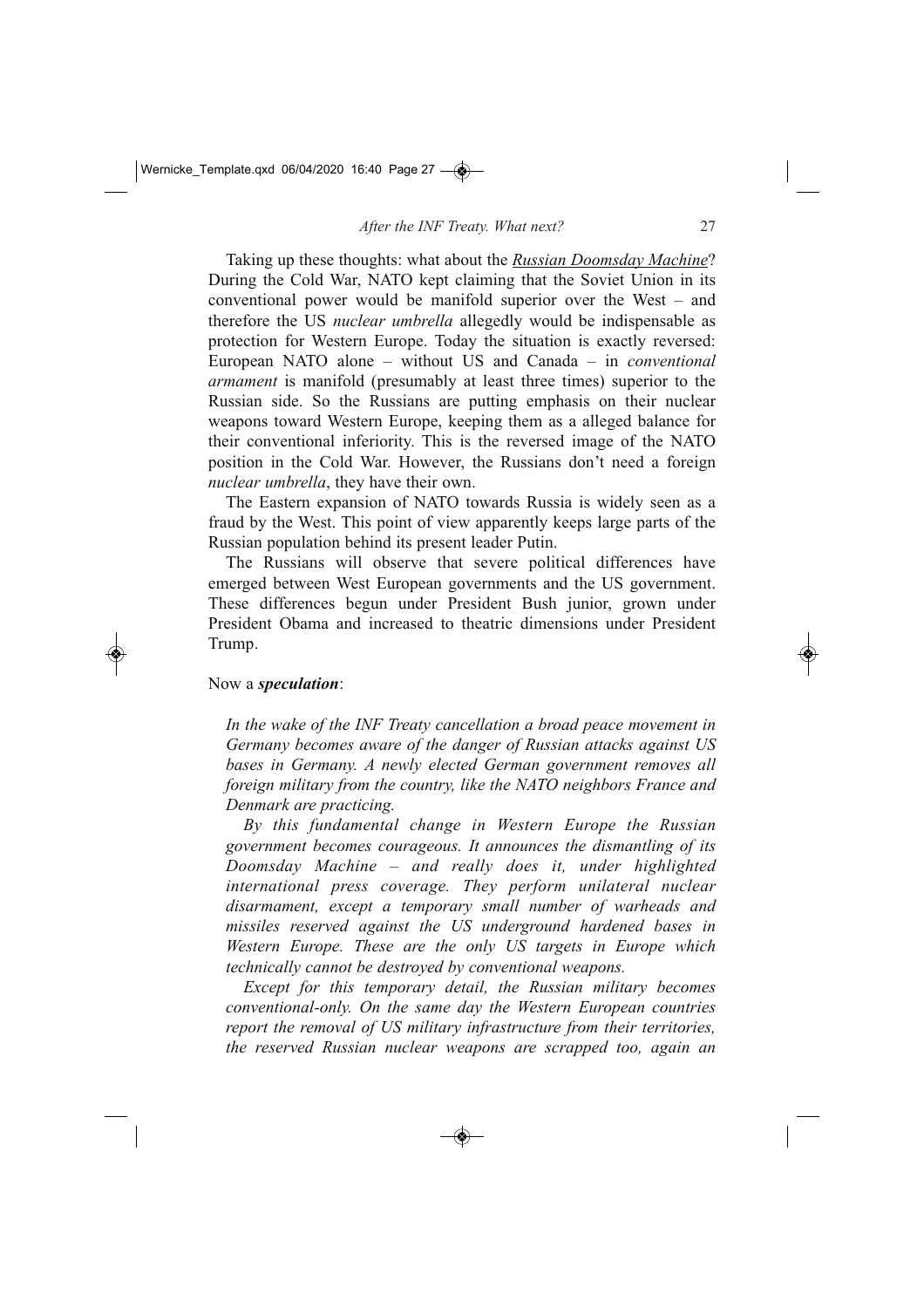internationally monitored event. So Russia has become a non-nuclear*weaponstate. 70 years after having entered the nuclear club and it has left it for good. Europe without Britain and France declares itself and the surrounding seas a Nuclear-Weapon-Free Zone.* 

*Russian leaders don't come into office by corporations paying for their election campaigns. Assuming the Russian leader had dared such a radical step toward nuclear disarmament, this may at first perhaps not be popular in his own country, but it will be in Western Europe. This is why Gorbachev in 1986, with his disarmament initiative, became much more popular than his US counterpart, President Reagan, who scared the Europeans with US plans for new space weapons. This positive resonance in Western public opinion and media was a most uncommon experience for a Soviet leader at that time, actually the first time since the foundation of the Soviet Union in 1922. Gorbachev obviously had been encouraged by the widespread and politically independent peace movement resistance comprising a majority of the population rejecting US missiles in Western Europe. The NATO missile plans of 1979 had brought the danger of nuclear war back into the minds of millions of people, and the demonstrations with hundreds of thousands of participants had brought this issue back into the media. So a positive feedback occurred between public opinion and the main 'published opinion', in common favor of peace and disarmament.* 

*This self-propelling mechanism would be revived by a decisive unilateral measure – not only talking but acting – by the Russian government towards radical nuclear disarmament. If the Russian leadership shows the courage to step out of the nuclear race against the US – dismantle the Russian Doomsday Machine – it will get the hearts of the Western Europeans even more intensively than Gorbachev did from 1986 on.* 

*Expectable counter-propaganda focusing on democracy deficits in Russia will have low effect today in view of severe democracy deficits in some EU states too, and much worse in autocratic but economically valued trade partners of the EU. Is democracy in better health in NATO state Turkey than in Russia? What about democracy in Germany which – different from all other European states – does not allow referendums on the federal level?*

*So the wave of public consent in Western Europe for a radical Russian nuclear disarmament initiative will force the European governments to react in kind and to resume direct contacts with the Russian government, broken off under the pretext of 'Crimea*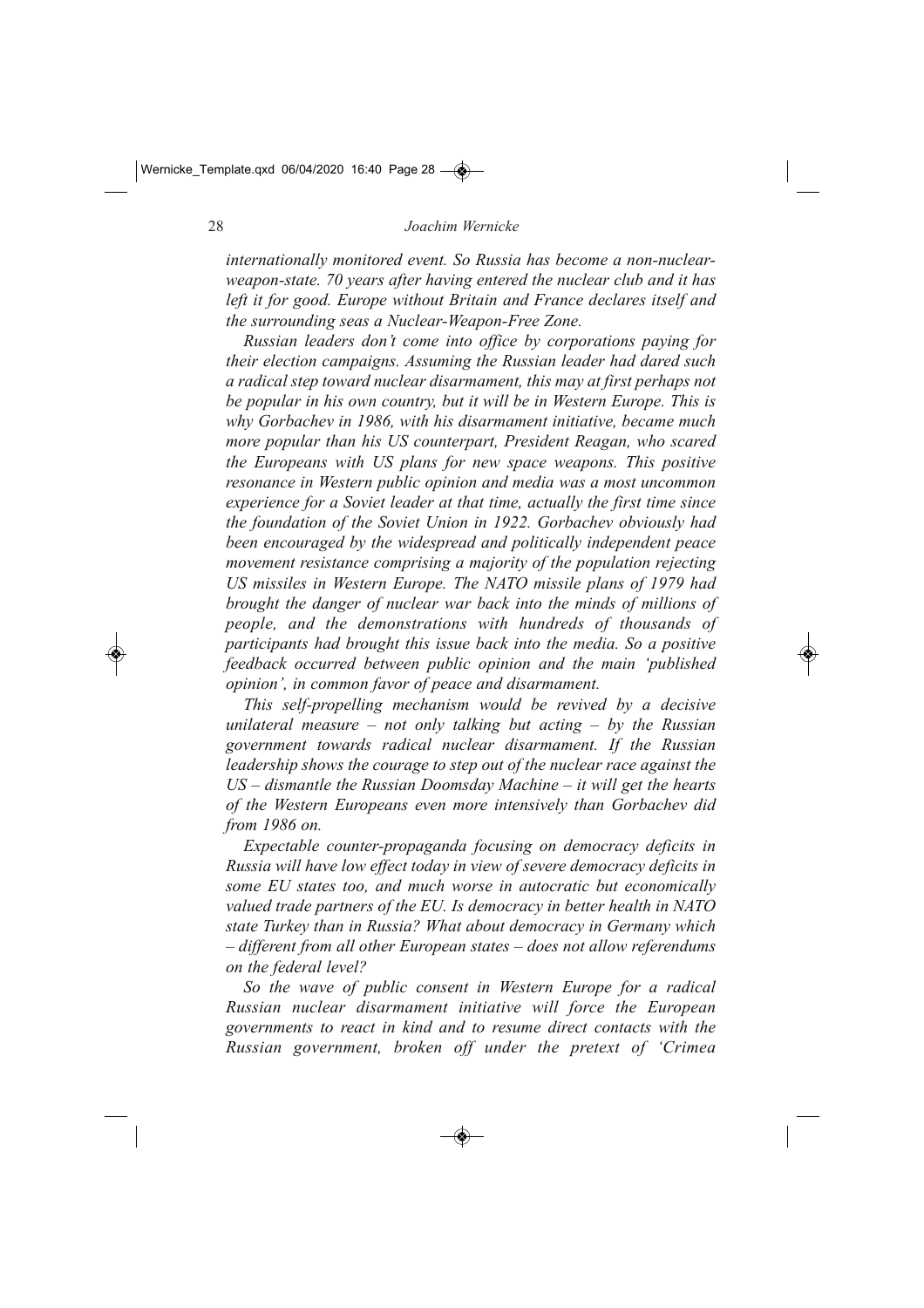*annexation' and 'war in Eastern Ukraine'. The European sanctions against trade with Russia will be considered an unjust mistake and lifted immediately. West European companies swiftly will re-intensify their reduced or frozen economic contacts with their neighbor Russia. This in turn will improve the economic conditions in Russia, on top of the internal benefits of reduced military spending. Conversion of NATO and EU into a comprehensive European system including Russia, Belarus and Ukraine will become a political issue, or even via OSCE "from Vancouver to Vladivostok", according to Gorbachev's intention of 1990.*

*Without nuclear weapons the Russians don't require any deep underground command shelters. The reason is that the strict and secure command and control chain is no longer necessary, with its conflicting goals (a) to ensure execution of firing commands for nuclear weapons by hesitant unit commanders and (b) at the same time to prevent unauthorized use of any nuclear weapon by such commanders under deadly threat in battle. Now with only conventional weapons the responsibilities for the use of the weapon systems can be delegated down to the local military leaders, like in the centuries of the prenuclear era, without the danger of excessive damage in individual cases of abuse.* 

*Without a central bunkered military command structure in Russia there is no longer any benefit for the US from a nuclear decapitation strike against Moscow because there are no longer suitable targets. The Russian operational command structure is mobile, distributed and robust again, like in all non-nuclear-weapons-states. To destroy government buildings and kill politicians is technically no problem for the US but it brings no relevant military advantage, rather the opposite.*

*What can go wrong? Assuming the US will still launch a nuclear attack against Russia while or after the voluntary nuclear disarmament of this country: the horror about such a war crime committed by a US government would be worldwide. It would be the immediate end of NATO and the US military presence in Europe, presumably in Asia too. The US would become a pariah state for decades. The nuclear attacks against Hiroshima and Nagasaki in 1945 could be claimed to be actions to end a war. For a nuclear attack on Russia which had laid down its nuclear weapons there would be no excuse. The effects of such a situation on US international trade would be extremely negative. Therefore such a scenario is most improbable in the light of the absolute priority of economics in the US.*

*Assuming the US would start a conventional attack against Russia: It*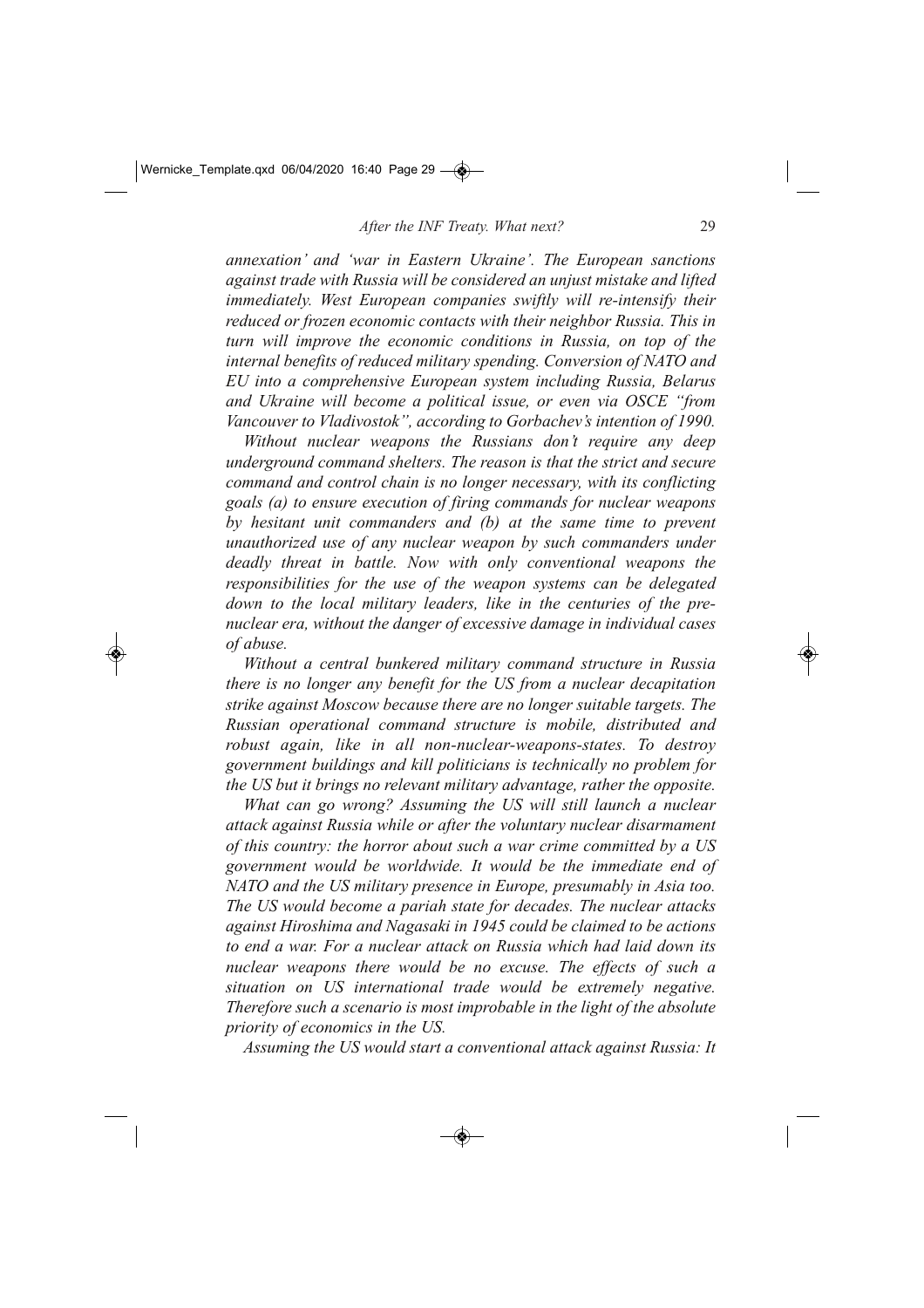#### *Joachim Wernicke*

*is hardly imaginable that West European states would go along with such a war against their neighbor, who at the same time would be most popular with the European public because of the unilateral nuclear disarmament action. If any European government in this situation would dare to follow the US in an attack against Russia, a public revolt would probably remove that government within hours or days. This of course is also valid for Germany in its geographically central role in Europe. In the case that the German government would dare to allow the US use of its territory for an attack against Russia, the political landscape – with presently six competing parties in the Bundestag – is expected to be dynamic enough for the required instant regime change.* 

*Assuming the US, having lost most West European countries as 'host nations' for their military, they might still be able to keep logistics centers, transit rights and airbases in one or two former Warsaw Pact European countries. Thus the US might attack Russia by air and sea, as they did in the initiation of the wars in Iraq, Afghani-stan and Libya. However, such an attempt against Russia cannot be successful for various reasons: they cannot win wars from air and sea alone, but would be forced to wage a land war in Russia; the US forces with their professional army will not be able to fight, let alone win a land war against Russia which has nearly twice the size of the USA and with a population having historic experiences with invaders. The US ground wars of Vietnam, Afghanistan and Iraq are proof of this limitation. The* US high-tech weaponry will fail under the arctic winter conditions as *will the logistics supply over thousands of kilometers through hostile population. This time Russians in the villages would not greet the foreign soldiers as liberators, as many Ukrainians had done in 1941 under the Stalin tyranny towards the Nazi invaders – until they quickly found out about the murderous character of these "liberators".* 

*With the Russian Doomsday Machine dismantled there would only remain the US Doomsday Machine left, with a serious functional problem: it has lost its 'enemy' – the worst accident imaginable from a 'business standpoint'. Without its 'enemy' the US Doomsday Machine worth trillions of dollars runs idle and into fuel shortage. To replace the lost 'enemy' Russia with a plausible new enemy, China, would pose a* task which is hardly solvable for the US military-industrial complex, *because of massive economic interweaving between the US and China.*

*And China over decades has shown its priorities in civilian fields of the economy. It possesses nuclear weapons but kept the warhead number at one twentieth of either the US or Russia, resulting in a*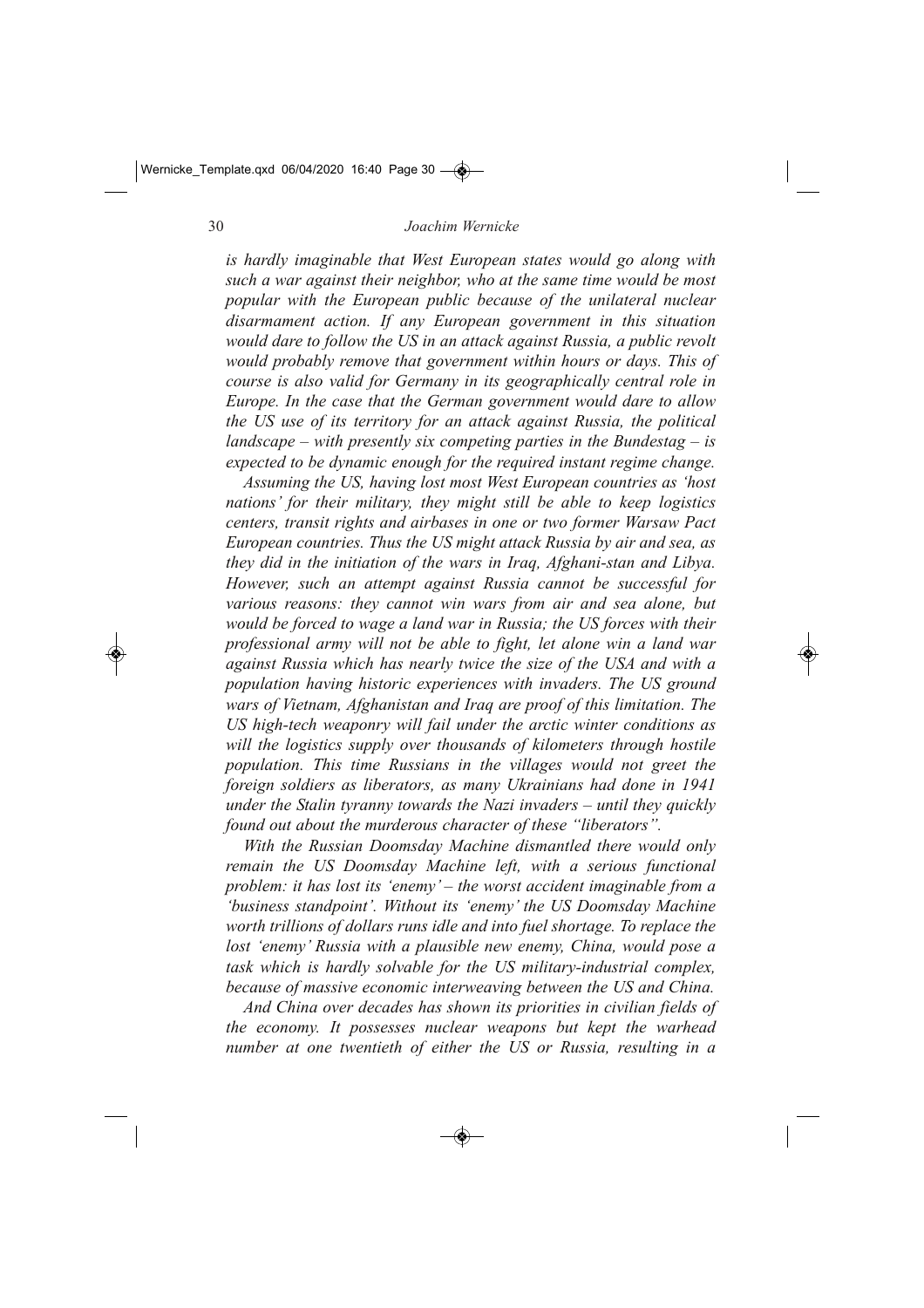*nuclear arsenal similar to Britain or France. So the demand from the US public might come to at least downsize the US Doomsday Machine to a similarly low size – thus largely removing its danger to the existence of humanity.*

*By Russia's return into the common European home – unfortunately three decades delayed – and by the immediate economic advantages of this comeback, the Russian leader will quickly gain back any popularity at home which he may have lost temporarily by his apparent surrender under an alleged US triumph. Actually, such a step would be a victory with the greatest positive consequences for his country, for Europe and the entire world.* 

*When the Russian Doomsday Machine is dismantled, the goal of worldwide nuclear disarmament will not yet be achieved but the most difficult part of the journey to this goal would be accomplished.* 

To be clear: this all is a **speculation**. But such speculation might be more realistic than the permanent Doomsday Machine stand-off which pushes towards the destruction of humanity.

#### **Proposals for Measures to be Taken in European Countries**

There is not one simple remedy to cure the damage done by the cancellation of the INF Treaty first by Trump, then by Putin. Russia is again allowed to build and deploy land-based ballistic missiles with ranges beyond 500 km, in any number it chooses. But such new dangers towards Western Europe are the result of a bundle of absurdities which many European people are not aware of and which therefore must be brought into public discussion in the European countries.

With this goal, a positive aspect of Trump's coup against the INF Treaty may be seen that he – presumably unintentionally – laid the required ground to re-enable such discussions in Europe. Before the INF Treaty cancellation the issue of nuclear war was widely considered irrelevant and out of date.

Trump didn't stop at this '*help*': recently he '*threatened*' to remove the US military from Germany if the German government doesn't increase military spending, another incentive for citizens' discussion in Germany. One of the six parties in the Bundestag (LINKE) welcomed Trump's idea as a way to get rid of the US military, while the other five (CDU, SPD, Greens, AFD, FDP) have proven themselves as reliably NATO-minded. As a result one might even be *thankful* to Trump that he didn't only launch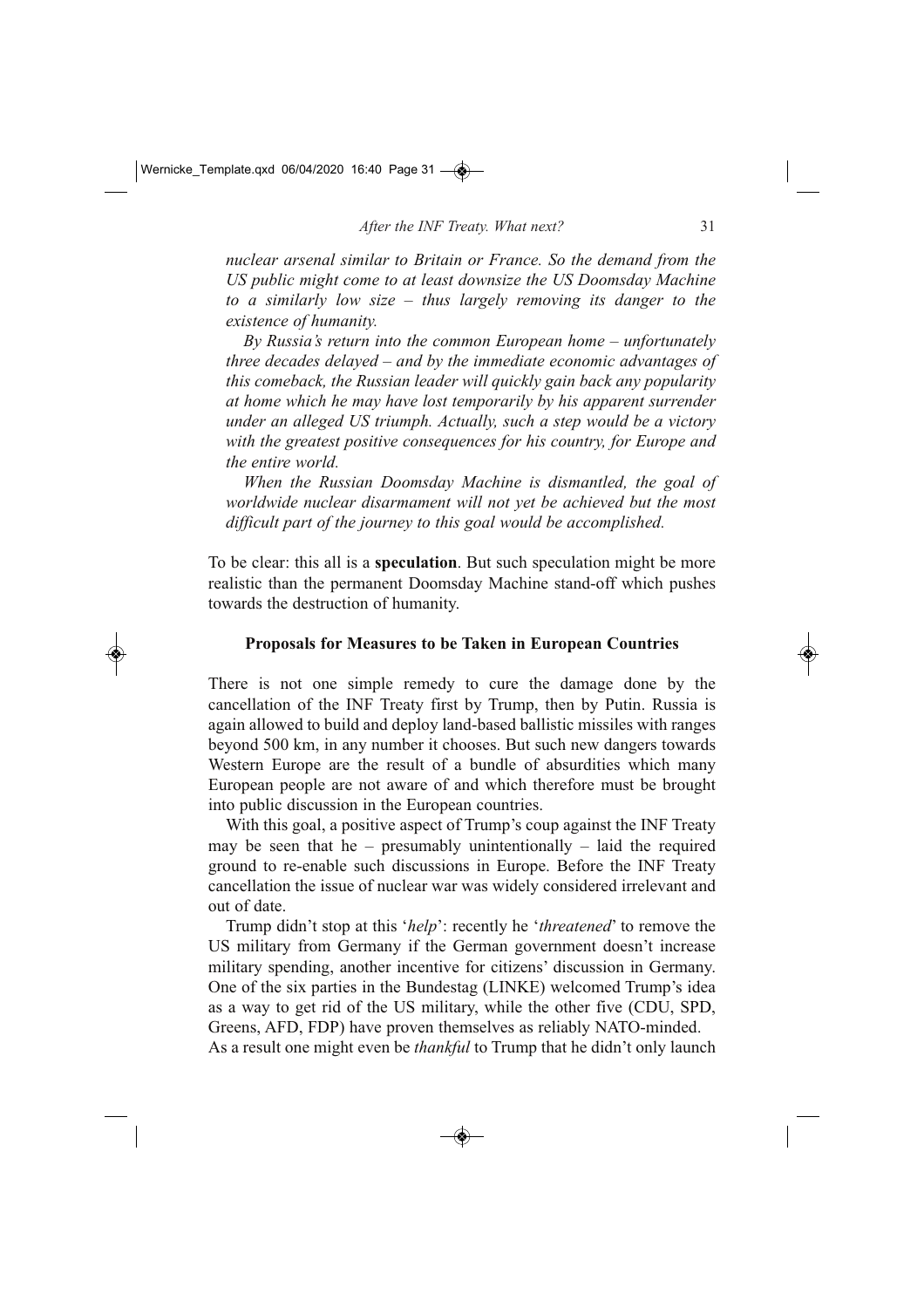the public discussion on the INF Treaty but also – and even more important – on the madness of the two Doomsday Machines. There has been a revival of the main reasoning of the US and European peace movements in 1983: total destruction on hair-trigger by two robots with multiple overkill arsenals – this madness has to be stopped and reversed.

Here are some points which might be helpful to revive discussions about security policy:

(1) **Advertise in public the immorality of nuclear deterrence: indiscriminate and merciless murder of millions of innocent and clueless hostages as** *revenge* **for mistakes of their rulers.** Reason: nuclear deterrence violates the basic principles of all civilized religions and of international law. Revenge only makes a bad situation worse. Revenge contradicts Christian principles.

(2) **Demand that the US and Russia scale down their nuclear warhead arsenal to the size of China's (meaning reduction of warhead numbers on both sides by a factor of about 20)**. Reason: the reduction would decrease the danger of a world-wide nuclear winter caused by a conflict between these two states (comprising 7% of world population) out of 193 states in UN. At the present warhead numbers and yields nuclear war between US and Russia will result in the destruction of humanity. This fact is widely unrecognized or even unknown (after it was widely known in 1983) and has to be brought into the political discussion in Europe again.

(3) Demand banning launch-on-warning schemes of US and Russia, **by separating warheads from carrier vehicles**. Reason: the same as (2), plus banning trip-wire automatics launch of nuclear weapons.

(4) **Demand from the nuclearweaponstates the removal of** thermonuclear mechanisms (H-bombs) from their nuclear weapons, **as a first step toward nuclear disarmament**. Reason: total nuclear disarmament (A-bombs *and* H-bombs) is necessary. But as a first stage the excessive yields of H-bombs have to be avoided, since they would be the cause of nuclear winter. Due to the improved accuracy (reduced CEP) of weapon carriers including ICBMs there are no 'counter-force' targets which for their destruction require H-bomb yields; even in extreme demands the much lower yields of A-bombs are militarily sufficient (the question of legality of any such uses is omitted here); even in this role Abombs are challenged in their military efficiency by modern high precision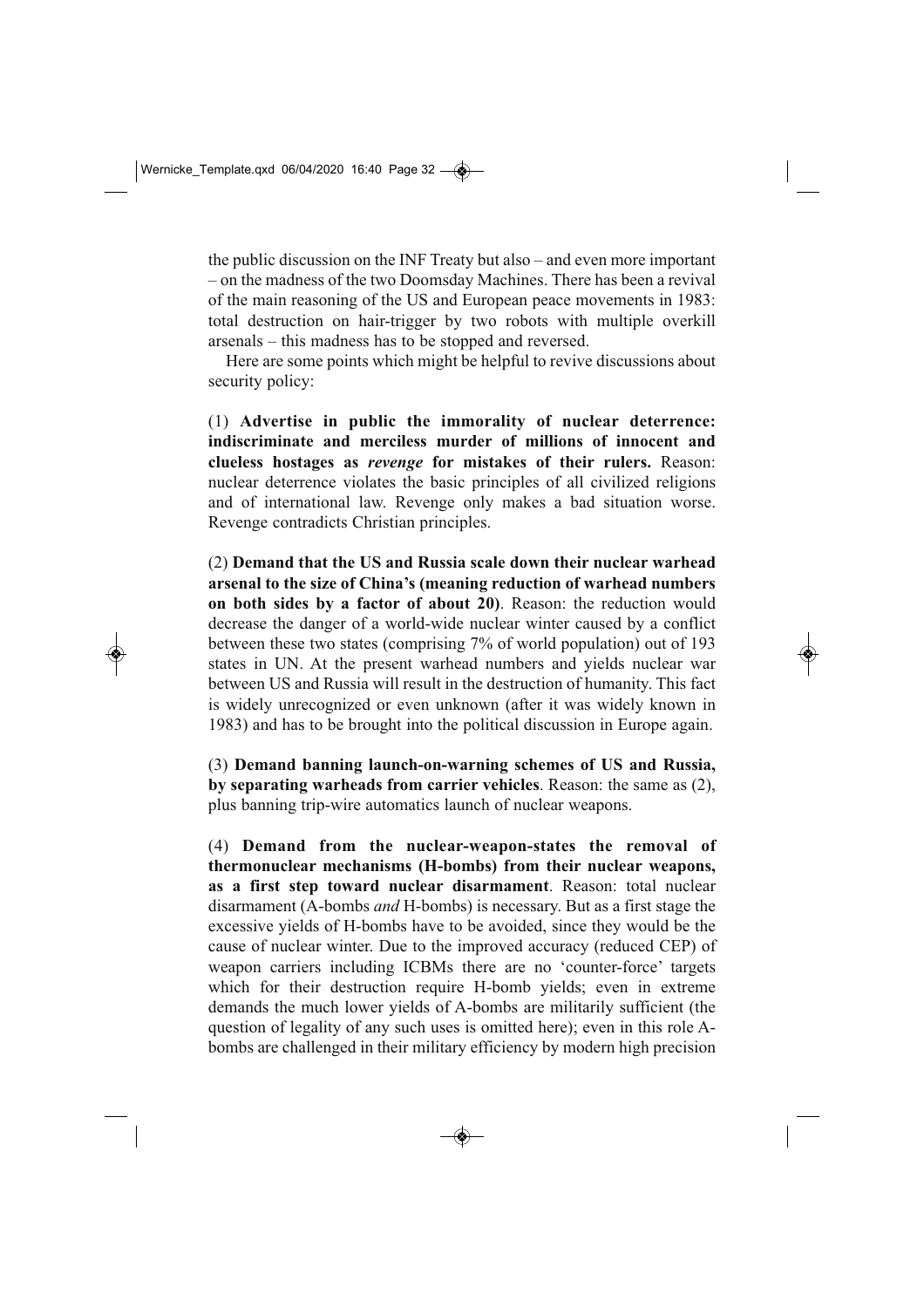conventional munitions. Any 'counter-value' targeting – cities and such – is considered a war crime internationally. This is even acknowledged by the major nuclear-weapon-powers who therefore claim to perform 'counter-force' targeting only. So H-bombs, from the standpoint of military planning have become an obsolete danger. In the course of UN nuclear disarmament activities a sideline to immediately ban all military thermonuclear devices (not devices for civilian nuclear fusion power generation) might receive wide public acceptance, and the nuclearweapon-states would have problems to claim any legality of the continued possession of H-bombs. Most of the nuclear warheads in the strategic arsenals today are H-bombs. However, by removing the fusion fuel (or even only one of the required components of it, for instance tritium) there remains the nuclear yield of the fission initiator, converting the H-bomb into a A-bomb, with a yield probably in the lower kiloton range, considered "low yield" by the military today. The total yield released by US and Russian nuclear arsenals in a large-scale war between these two powers after removal of the thermonuclear mechanisms would presumably be reduced by a factor between 10 and 100, reducing the danger of Northern hemisphere nuclear winter by this scale.

(5) **Demand national signatures and ratifications of the Treaty on the Prohibition of Nuclear Weapons (TPNW) of 2017**. Reason: the Nuclear Non-Proliferation Treaty (NPT) of 1972 is obviously malfunctioning: all 5 official nuclear-weapons-states failed their NPT obligation to nuclear disarmament, and are instead modernizing their nuclear weapons. Israel, India, Pakistan and North Korea acquired nuclear weapons outside the NPT, with the help of official nuclear-weapons-states. So the TPNW is the only way to heal the deficiencies of the NPT and to ban nuclear weapons in the same way that chemical and biological weapons were banned in the 1990s. Nuclear weapons combine the damaging effects of kinetic weapons (bomb splinters, blast pressure wave), incendiary weapons, chemical weapons and biological weapons (the latter: the biologically damaging effects of radioactivity are essentially chemical poison effects, for instance body cell water molecules are converted by radiation into chemically aggressive hydrogen peroxide molecules which crack and thus destroy the complex functional molecules of the cells).

(Side remark: The resistance of the nuclear-weapons-states to the TPNW is based on economic losses to military-industrial complexes. Any disarmament spoils their business. The worst case is peace. Therefore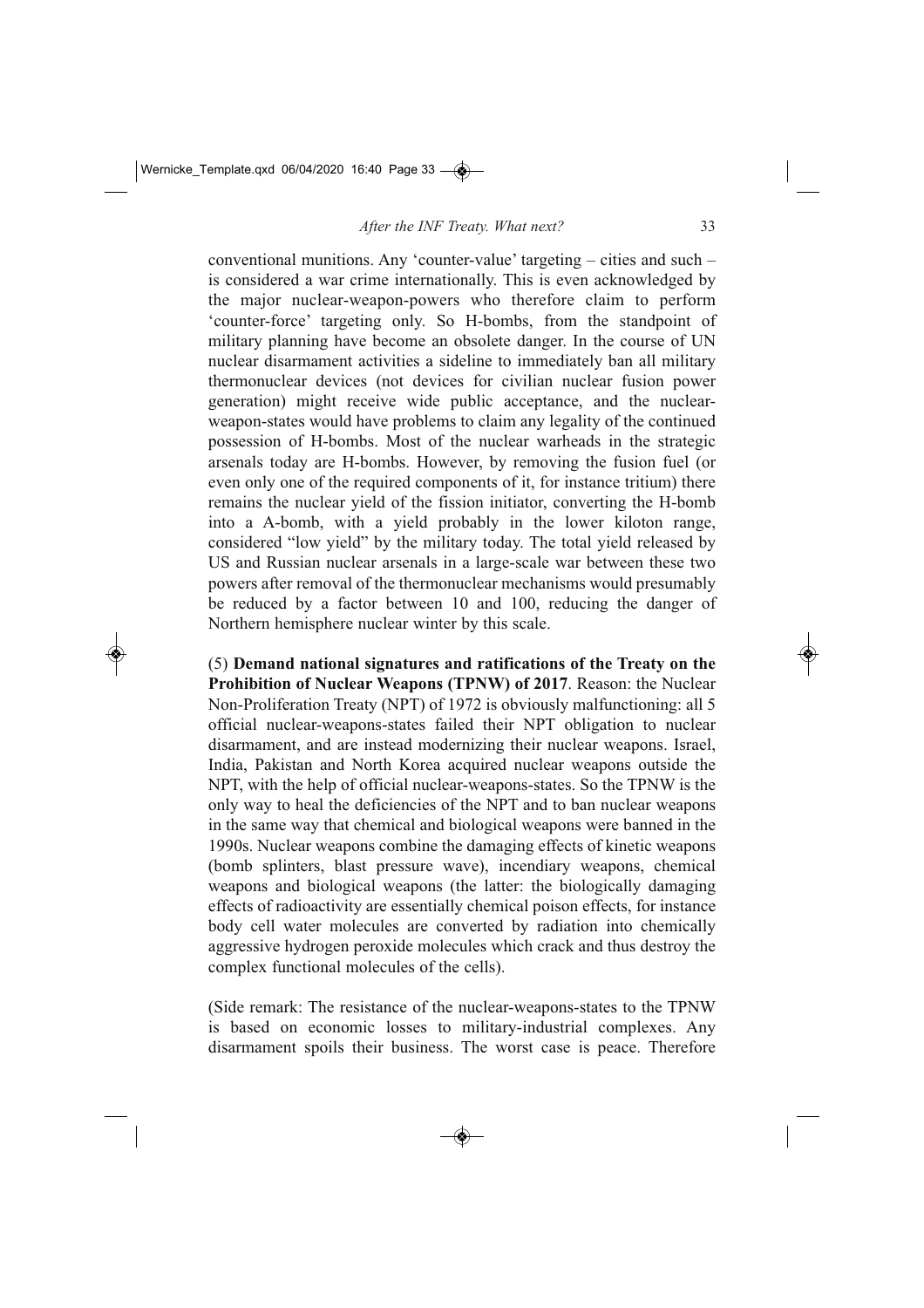nuclear proliferation is *most welcome* in the club of nuclear-weapon-states, even though their politicians publicly declare the opposite. Every new nuclear-weapons-state brings a new substantiation for increased nuclear weapons funding. Reviewing the nuclear weapons proliferation in the past decades it must not be forgotten<sup>15</sup>: the Soviet, British and French nuclear weapons were based on US designs which were obtained by sharing (Britain, France) or espionage (Soviet Union); the nuclear weapons of China were initially using Soviet technology; the nuclear weapons of Israel were developed with active help by France, US and Britain; the nuclear weapons of India and Pakistan were based upon purchased Western technology, partially by espionage too (Pakistan), besides Pakistan obtained help from China; North Korea cooperated with Pakistan, by exchanging its missile technology for Pakistan's nuclear weapon technology.)

(6) **Demand via the EU that France scraps its nuclear weapons.** Reason: with membership of nuclear-weapons-states no common European defense will ever be possible, because it would have to be a radical two-class-system, based on strategies which are illegal according to international law. This could not find acceptance in the European public. France has not even given guarantees to their EU partners that they never under any circumstances will use nuclear weapons against targets on or near their territories.

(7) **Demand from European NATO governments the acknowledgement that the Geneva Conventions including the Additional Protocol of 1977 are valid for all kinds of weapons, of course including the worst ones.** Reason: some European countries at ratification have given reservations to exlude nuclear weapons. These reservations urgently have to be retracted in order to grant the people of the European NATO countries the protection of the new humanitarian law of 1977.

(8) **Demand declaration of the territories of the non-nuclear-weapon states in Europe a Nuclear Weapons Free Zone, including absence of any nuclear command and logistics infrastructure.** Reason: removal of US nuclear weapons from European non-nuclear-weapons-states (Germany, Italy, Belgium, Netherlands) and safety of life in Europe.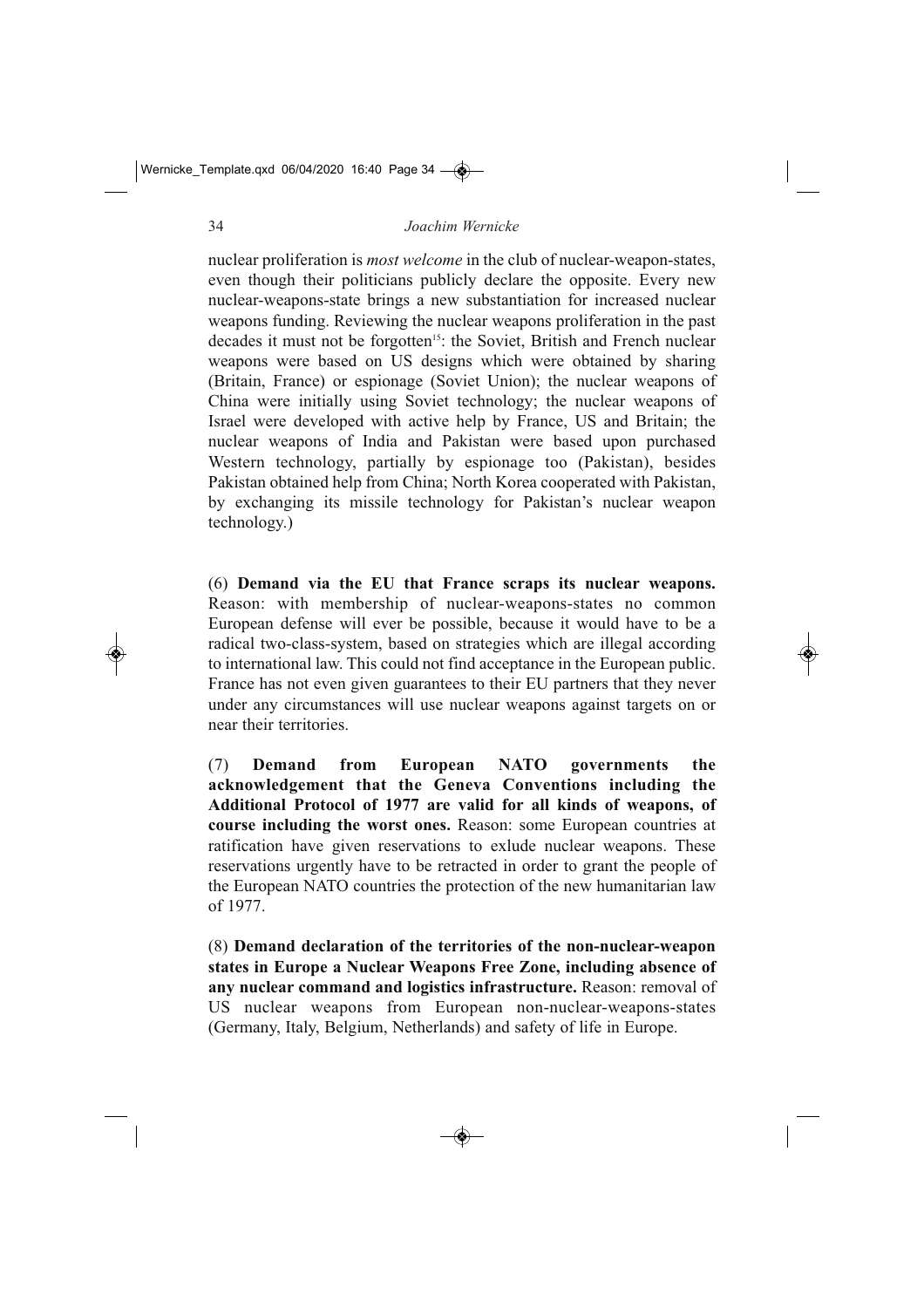(9) **Demand declaration of the Middle East as a Nuclear Weapons Free Zone.** Reason: the problem of Israel having nuclear weapons and longrange carrier missiles and other states in the region looking for nuclear weapons for alleged national strength (Saudi-Arabia, Iran?).

(10) **Demand 'negative guarantees' from NATO nuclear-weaponsstates, under no circumstances whatsoever to use weapons of war, let** alone nuclear weapons, against targets in NATO-allied non-nuclear**weaponsstates.** Reason: Friends and allies don't bomb each other. So they can give according written guaranties recorded at the UN.

(11) **Demand 'negative guarantees' from nuclearweaponsstates, under no circumstances whatsoever to use nuclear weapons against** targets in non-nuclear-weapons-states being members of the NPT and not having nuclear-weapons-states' military installations and **personnel on their territory.** Reason: these guarantees are a foundation of the NPT but have been illegally cancelled since 2001 by the US government (Bush Jnr.).

(12) **Demand No-First-Use guarantees on nuclear weapons by NATO allies.** Reason: the new assessment in international law on the illegality of nuclear weapons since 1996 (International Court of Justice).

(13) **Demand via EU and OSCE a ban on longrange ballistic missiles in European seas.** Reason: block the physical possibility of a US decapitation strike against Russia, which would make Europe the battlefield in a nuclear war.

(14) **Demand to organize via EU and OSCE a massive European-**Russian-US youth exchange program to be financed from European **defense funds, as a fundamental element of European security.** Reason: defense is more than armament. Non-violence is stronger than violence. Information is stronger than explosives.

(15) **Demand to charge at the International Criminal Court (ICC)** responsible politicians of nuclear-weapons-states refusing to guarantee No-First-Use of nuclear weapons. Reason: by this refutation they threaten the First Use of nuclear weapons, thereby committing a crime against international law of 1996.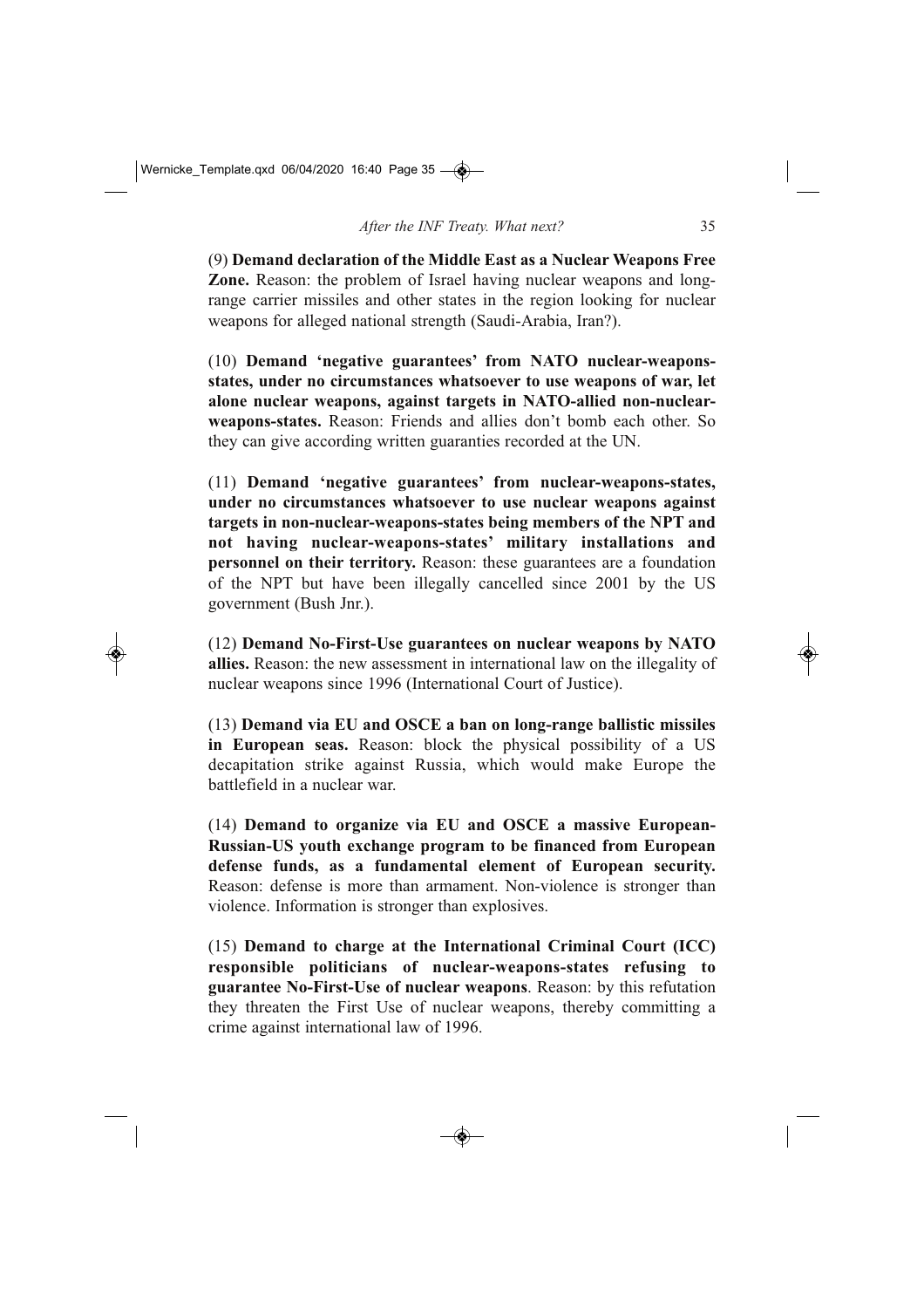#### **Sources**:

[1] cited after: Commander Robert Green, *Security Without Nuclear Deterrence*, Nottingham (United Kingdom) 2018: Spokesman / Create Space, ISBN 978-1-7220-0180-3, p. 86.

[2] cited after: Robert Kazel, *Ex-Chief of Nuclear Forces General Lee Butler* **Dismayed by Deterrence Theory and Missiles on Hair-Trigger Alert,** 

Interview, May 27, 2015, Nuclear Age Peace Foundation, Santa Barbara, California, Internet "wagingpeace.org/general-lee-butler/" (extracted on April 13, 2019).

[3] Martin Pfaffenzeller, *Dritter Weltkrieg – die Weltvernichtungsmaschine*, [*Third World War – the Machine for the Destruction of the World*], Geo Epoche, Das Magazin für Geschichte, Nr. 91, Hamburg 2018: Gruner und Jahr Verlag, ISBN 978-3-652-00742-9, p. 116 ff.

[4] cited after: Christian Schmidt-Häuer, *Der Zug ist abgefahren: Wie Moskau auf die bevorstehende Stationierung von Mittelstreckenraketen in Westeuropa reagiert*, [*The train has left: how Moscow reacts on the forthcoming Deployment of Intermediate Range Rockets in Western Europe*], Die Zeit, 28. Oktober 1983, S. 7, Internet "zeit.de/1983/44/der-zug-istabgefahren" (extracted on March 2, 2019).

[5] *Minotaur IV - Lite. Long-Range Suborbital Launch Vehicle*, Northrop Grumman Corp., 2018, Document DC18005\_053118, Internet "northropgrumman.com/

Capabilities/Minotaur/Documents/MinotaurIVLite\_Factsheet.pdf" (extracted on August 23, 2019).

[6] Hans M. Kristensen, INF Weapons: *Status, Modernisations, and Arms Control Prospects*, Toda Peace Institute (Tokio), Policy Brief No. 25, November 2018, Internet "toda.org/assets/files/resources/policy-briefs/t-pb-25-hans-kristensen\_inf-weapons.pdf" (extracted on August 31, 2019).

[7] Daniel Ellsberg, *The Doomsday Machine – Confessions of a Nuclear War Planner*, New York/London 2017: Bloomsbury Publishing Plc, ISBN 978-1-6081-9670-8, p. 3.

[8] Mary Elise Sarotte, 1989 – The Struggle to Create Post-Cold War *Europe*, Princeton, N.J.: Princeton University Press, 2009. Paperback-Ausgabe, Third paperback printing, with a new afterword by the author, 2014, ISBN 978-0-691-16371-0.

[9] Daniel Ellsberg, *The Doomsday Machine*, ibid., p. 303 ff.

[10] Daniel Ellsberg, *The Doomsday Machine*, ibid., p. 330.

[11] Daniel Ellsberg, *The Doomsday Machine*, ibid., p. 339.

[12] Daniel Ellsberg, *The Doomsday Machine*, ibid., p. 340.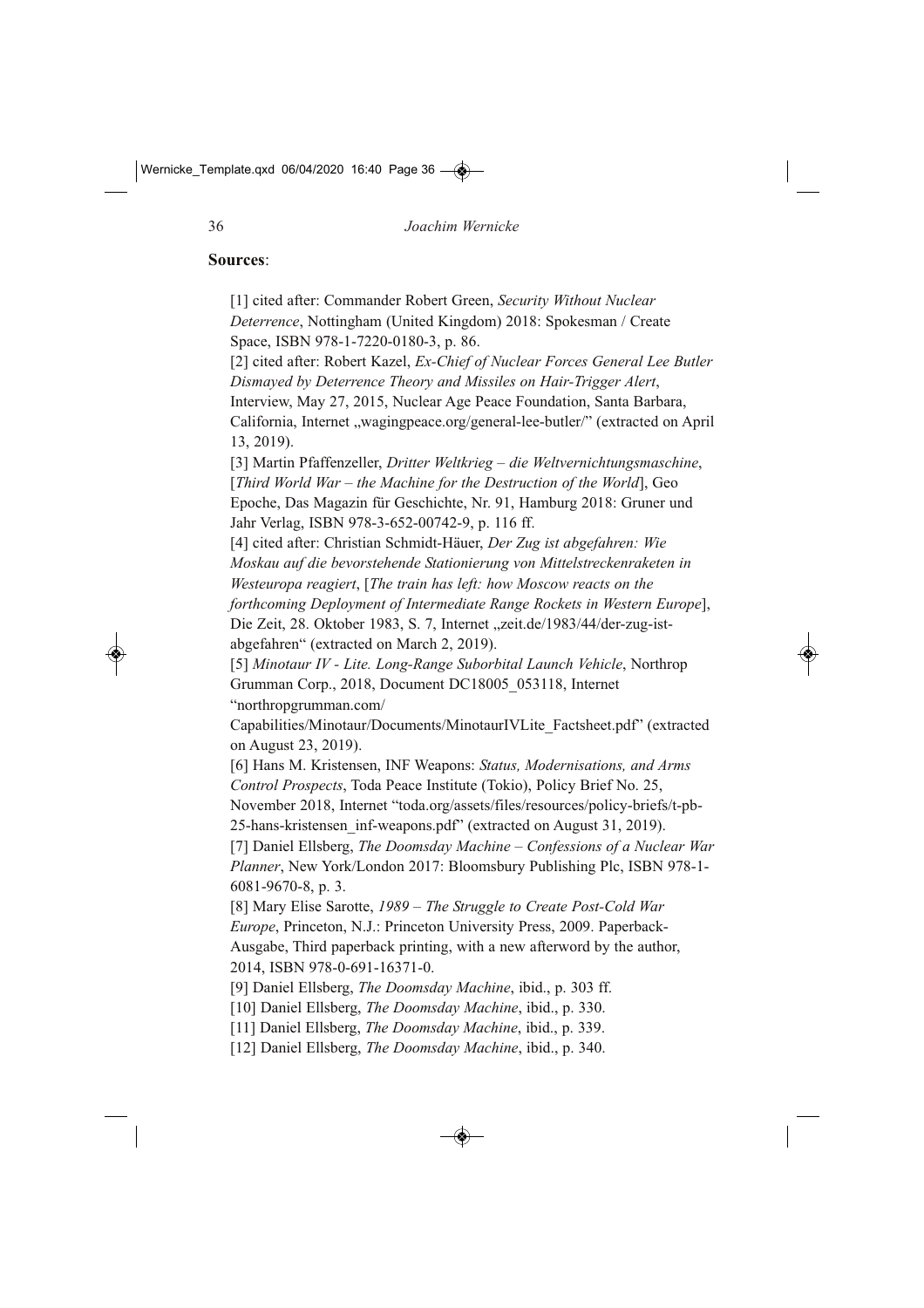[13] cited after: Daniel Ellsberg, *The Doomsday Machine*, ibid., p. 341.

[14] Daniel Ellsberg, *The Doomsday Machine*, ibid., p. 350.

[15] Commander Robert Green, *Security Without Nuclear Deterrence*, ibid., p. 104 ff.